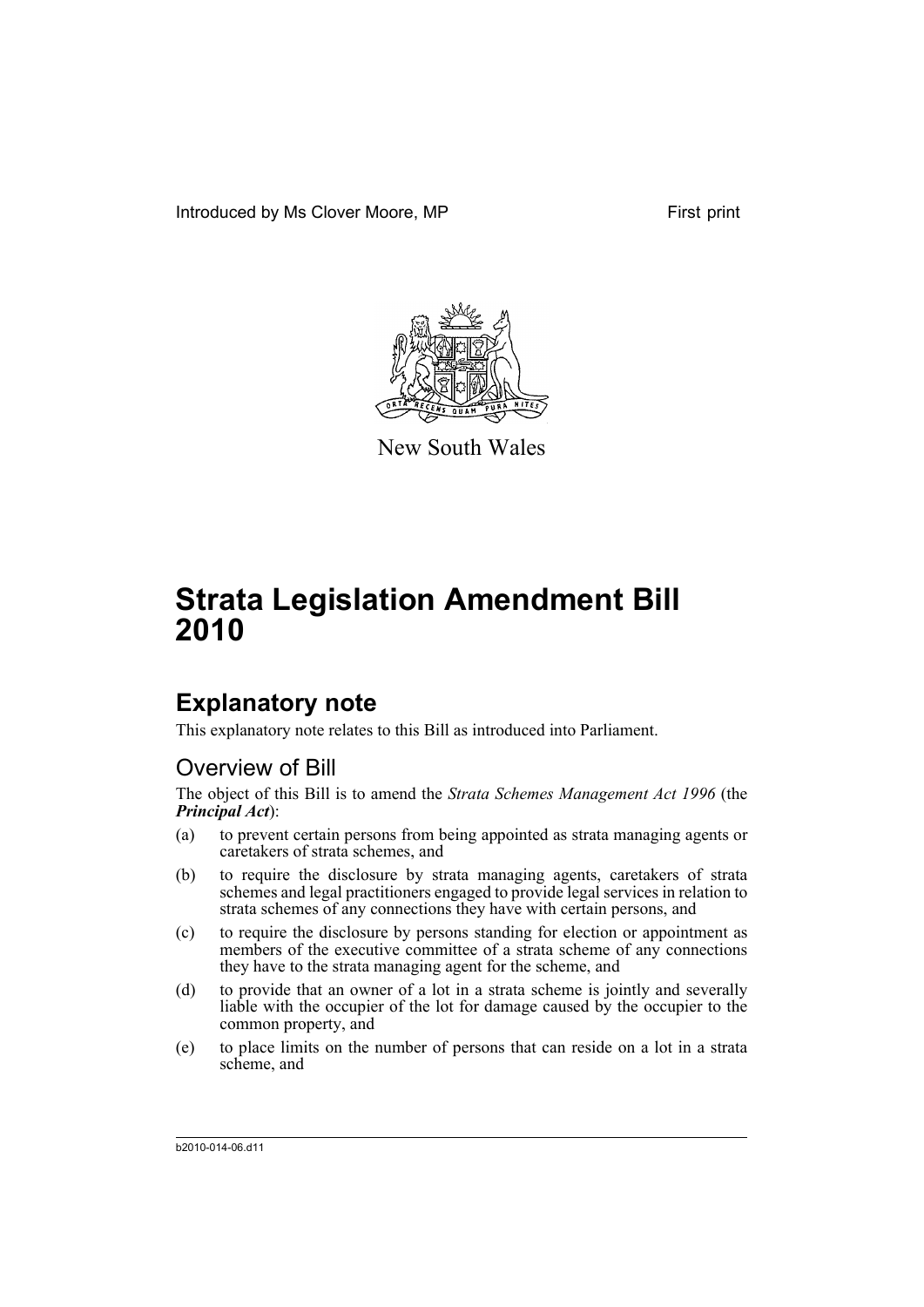Explanatory note

- (f) to enable the Consumer, Trader and Tenancy Tribunal (the *Tribunal*) to make certain orders for the settlement of disputes in respect of strata management statements, and
- (g) to make it an offence to contravene an order made under that Act by an Adjudicator or the Tribunal, and
- (h) to change the requirements for serving a summons or other legal process on an owners corporation, and
- (i) to make other miscellaneous amendments in relation to the administration of strata schemes.

The Bill also makes consequential amendments to the *Strata Schemes (Freehold Development) Act 1973* and the *Strata Schemes (Leasehold Development) Act 1986*.

## Outline of provisions

**Clause 1** sets out the name (also called the short title) of the proposed Act.

**Clause 2** provides for the commencement of the proposed Act on the date of assent to the proposed Act.

## **Schedule 1 Amendment of Strata Schemes Management Act 1996 No 138**

## **Amendments relating to strata managing agents, caretakers, legal practitioners and executive committee members**

**Schedule 1 [1]** inserts proposed sections 27A and 27B into the Principal Act. Proposed section 27A prevents the original owner, and certain other specified persons connected with the original owner, from being appointed as a strata managing agent and requires an owners corporation or executive committee to terminate an appointment that has been made on becoming aware that the strata managing agent is such a person.

Proposed section 27B requires a person to disclose certain connections that the person has to other specified persons before accepting an appointment as a strata managing agent. If the connection forms after the appointment, the disclosure must be made as soon as the strata managing agent becomes aware of that connection. The proposed section enables an owners corporation or executive committee to terminate the appointment of a strata managing agent on becoming aware that such a connection exits.

**Schedule 1 [2]** inserts proposed section 40D into the Principal Act which prevents the original owner, and certain other specified persons connected with the original owner, from being appointed as a caretaker for a strata scheme and requires an owners corporation to terminate an appointment that has been made on becoming aware that the caretaker is such a person.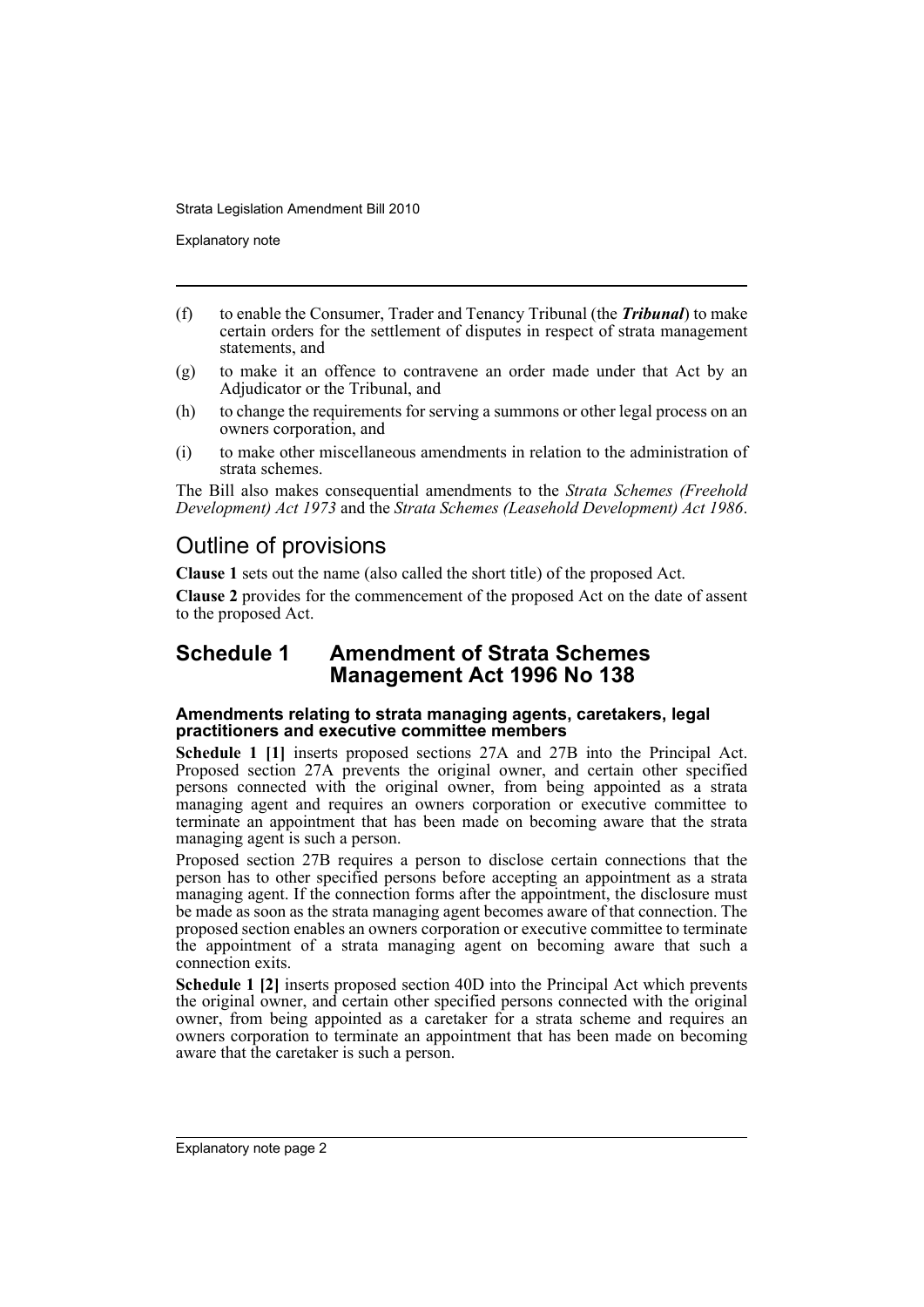Explanatory note

**Schedule 1 [21]** inserts proposed section 230B into the Principal Act which requires a legal practitioner to disclose if the practitioner is connected with the original owner before undertaking to provide legal services to an owners corporation. If the connection forms after the practitioner is engaged to undertake those services, the disclosure must be made as soon as the legal practitioner becomes aware of that connection. The proposed section enables an owners corporation or executive committee to terminate the engagement of a legal practitioner on becoming aware that such a connection exits. **Schedule 1 [20]** makes a consequential amendment.

**Schedule 1 [34]** amends clause 3A of Schedule 3 to the Principal Act which currently prevents a person connected with the original owner or caretaker from being eligible to be elected to the executive committee of a strata scheme unless the person first discloses the connection. The amendment extends that provision to persons connected with the strata managing agent.

**Schedule 1 [35] and [36]** amend clause 3A of Schedule 3 to the Principal Act to make it an offence for a person to be elected or appointed as a member of an executive committee without making the disclosures required by that clause. The person also commits an offence each time the person votes on a matter as a member of the executive committee after failing to make such a disclosure.

**Schedule 1 [37]** amends clause 3A of Schedule 3 to the Principal Act to make it an offence for a person who becomes connected with the original owner, caretaker or strata managing agent after having being elected or appointed as a member of an executive committee to fail to disclose the connection.

## **Amendments relating to orders of Adjudicators and the Tribunal**

**Schedule 1 [12] and [13]** amend section 162 of the Principal Act to enable the Tribunal to make an order terminating the appointment of a strata managing agent in circumstances where the appointment is required to be terminated in accordance with proposed section 27A and has not been terminated.

**Schedule 1 [16]** inserts proposed section 183C into the Principal Act to enable the Tribunal to make an order to settle a dispute or rectify a complaint concerning the management of a building or site that is subject to a strata management statement. The Tribunal can only make such an order if the strata management statement provides for disputes and complaints to be referred to the Tribunal or the Tribunal is satisfied that the dispute resolution process provided for in the strata management statement has been tried and has not succeeded.

**Schedule 1 [17]** amends section 198 of the Principal Act to increase the monetary penalties for contempt of the Tribunal from 5 penalty units to 50 penalty units  $\tilde{C}$  (currently \$5,500).

**Schedule 1 [18]** inserts proposed section 201A into the Principal Act to make it an offence for a person to contravene an order made by the Tribunal or an Adjudicator under Chapter 5 of the Principal Act (which deals with the resolution of disputes in relation to strata schemes).

**Schedule 1 [9]–[11], [14] and [15]** make consequential amendments.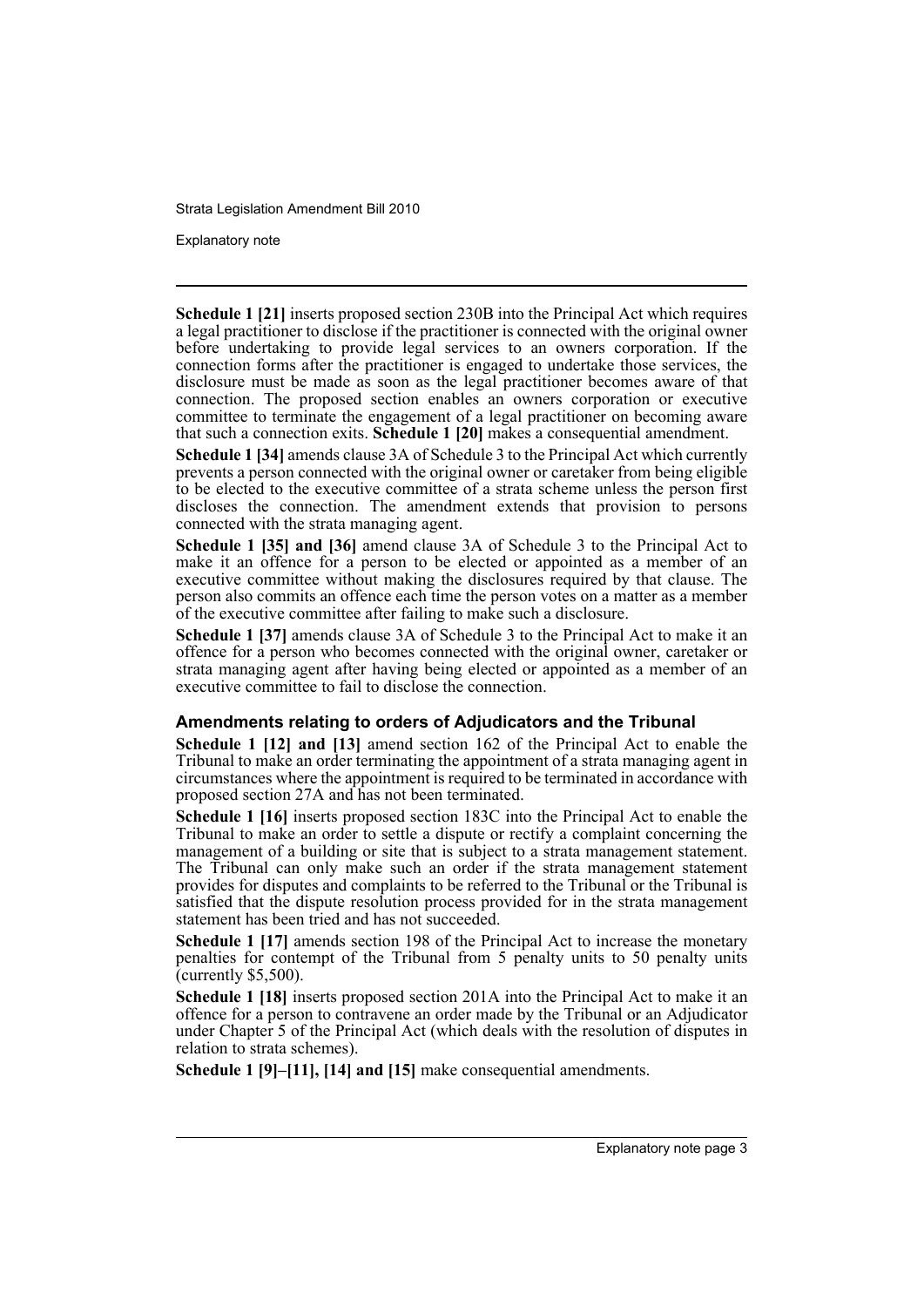Explanatory note

### **Amendments relating to responsibilities of owners of lots**

**Schedule 1 [8]** inserts proposed sections 117A and 117B into the Principal Act.

Proposed section 117A provides that the owner of a lot is jointly and severally liable with the occupier of the lot for damage caused by the occupier to the common property. However, the owner is entitled to be indemnified by the occupier for any such damage.

Proposed section 117B prevents the owner or occupier of a lot from allowing more persons over the age of 18 years to reside on the lot than the number obtained by multiplying each bedroom or other intended sleeping area in the lot by 2.

### **Amendments relating to service of documents**

**Schedule 1 [22]** amends section 235 of the Principal Act to require service of a summons or other legal process on an owners corporation to be effected by leaving it with the chairperson or strata managing agent whose address for service has been recorded on the Register and posting it to the address recorded on the Register for service of notices on the owners corporation and the address of the strata scheme.

**Schedule 1 [23]** amends section 236 of the Principal Act to enable an owners corporation or an executive committee to serve a notice on a person by e-mailing it to the e-mail address provided by the person for service of notices.

**Schedule 1 [25]** amends section 239 of the Principal Act to require a person whose address is recorded on the folio of the Register for the strata scheme as an address for service of notices, and the owners corporation, to keep that information up to date.

**Schedule 1 [24]** makes a consequential amendment.

### **Miscellaneous amendments relating to administration of strata schemes**

**Schedule 1 [3]** amends section 48 of the Principal Act to require an owners corporation of a strata scheme to lodge a consolidated copy of the by-laws for the scheme when registering an amendment or repeal of a by-law or a new by-law.

**Schedule 1 [4]** amends section 76 of the Principal Act to enable an owners corporation to levy additional payments to the sinking fund if faced with unexpected expenses to be paid from that fund. Currently, the owners corporation can only levy additional payments to the administrative fund.

**Schedule 1 [5]** amends section 76 of the Principal Act to provide that, if a quorum cannot be achieved for an annual general meeting in accordance with that Act, the payments required to be levied to the administrative fund and the sinking fund are taken to be the same amounts as levied in the previous year increased by the Consumer Price Index.

**Schedule 1 [6]** amends section 87 of the Principal Act to increase the insurance required to be taken out under that section in relation to a strata scheme (for example, to cover occupier's liability and workers compensation) from \$10,000,000 to \$20,000,000.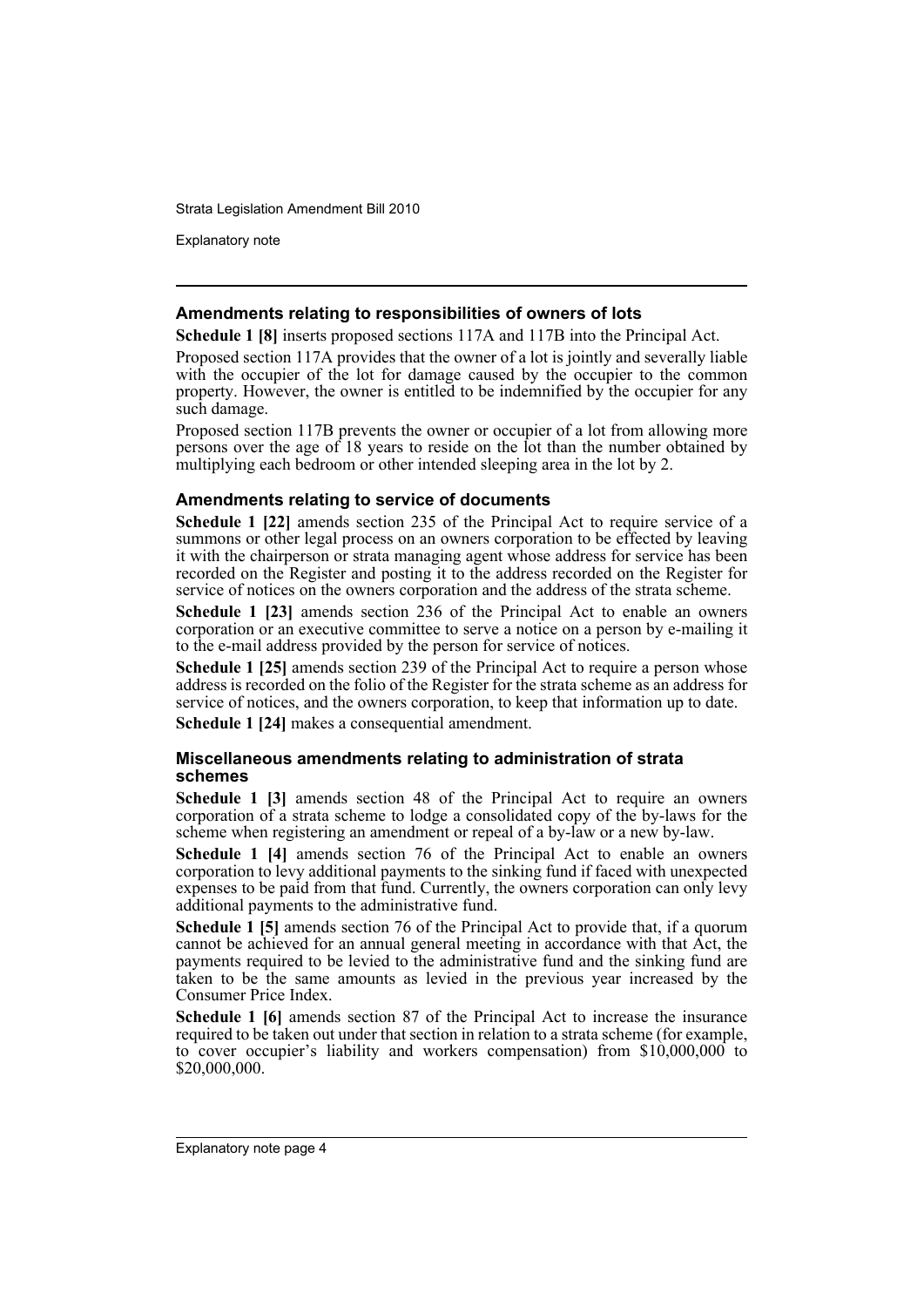Explanatory note

**Schedule 1 [7]** amends section 98 of the Principal Act to require certain additional matters to be recorded on the strata roll for a strata scheme. Those matters are licences granted by the owners corporation for use of the common property, plans and approvals for building work to the common property, details of loans to the owners corporation and copies of special resolutions passed to allow additions and alterations to the common property or the erection of new structures on the common property.

**Schedule 1 [19]** amends section 226 of the Principal Act to provide that a court is not to refuse to determine proceedings to enforce a right or remedy merely because the Principal Act or the *Community Land Management Act 1989* provides for the enforcement of those rights or remedies. However, the court can order the plaintiff to pay the defendant's costs if it is of the opinion, having regard to certain criteria, that the plaintiff has brought the proceedings in an inappropriate venue.

**Schedule 1 [26]** amends section 246 of the Principal Act to enable regulations to be made with respect to the procedures to be observed by the chairperson and secretary in relation to meetings of an owners corporation and by persons presiding at those meetings and with respect to a code of conduct for the chairperson, secretary and treasurer. **Schedule 1 [27]** makes a consequential amendment.

**Schedule 1 [28]** amends clause 10 of Schedule 2 to the Principal Act to provide that, if a person pays strata contributions levied on the person by cheque, those contributions are not taken to have been paid for the purpose of the person exercising voting rights at a general meeting of an owners corporation unless, when the meeting is held, at least 5 clear working days have passed since the cheque was received and no notice of the cheque being dishonoured has been received.

**Schedule 1 [29]** amends clause 19 of Schedule 2 to the Principal Act to limit the time at which a poll may be demanded after a vote has been taken at a general meeting of an owners corporation.

**Schedule 1 [30] and [31]** amend clause 31 of Schedule 2 to the Principal Act to enable the owners corporation by resolution at a general meeting to vary the time at which the annual general meeting is held, subject to certain limitations.

**Schedule 1 [32]** inserts proposed clauses 33A and 33B into Schedule 2 to the Principal Act.

Proposed clause 33A requires notice of a general meeting to include a report prepared by the executive committee explaining any proposed amendment, repeal or substitution of a by-law.

Proposed clause 33B requires notice of a general meeting to include any disclosures made under proposed section 27B or 230B since the last meeting.

**Schedule 1 [33]** amends clause 34 of Schedule 2 to the Principal Act to require notice of a general meeting to include proposed estimates of amounts needed to be credited to the administrative and sinking funds and proposed amounts of strata contributions based on those estimates.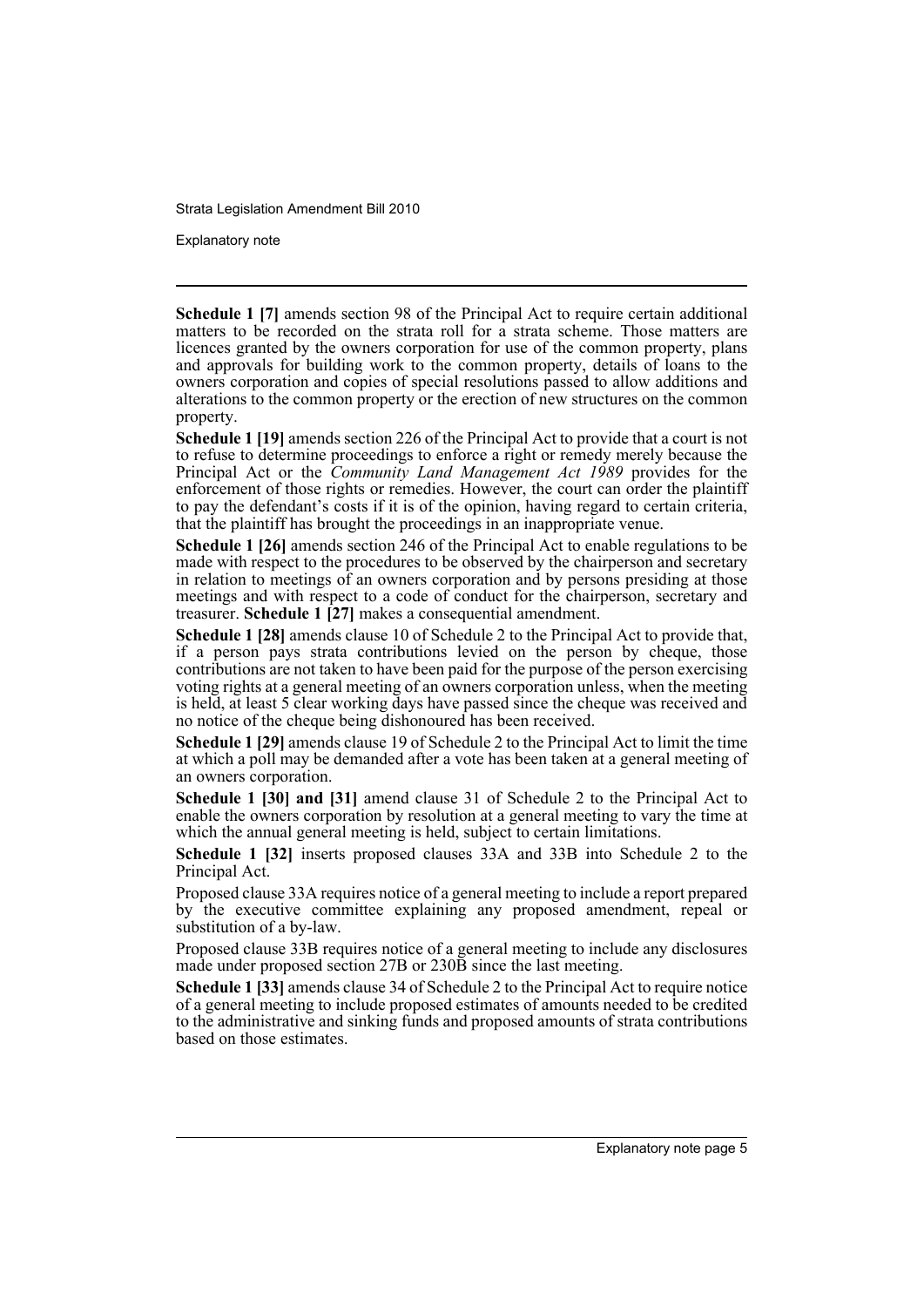Explanatory note

**Schedule 1 [38]** inserts proposed clause 6A into Schedule 3 to the Principal Act to require notice of an executive committee meeting to include any disclosures made under proposed section 27B or 230B since the last meeting.

**Schedule 1 [39]** inserts proposed clause 17A into Schedule 3 to the Principal Act to enable the executive committee to transact business by telephone, closed-circuit television or other electronic means.

**Schedule 1 [40] and [41]** amend Schedule 4 to the Principal Act to make provision for savings and transitional matters as a consequence of the enactment of the proposed Act.

## **Schedule 2 Amendment of other Acts**

**Schedule 2** amends the *Strata Schemes (Freehold Development) Act 1973* and the *Strata Schemes (Leasehold Development) Act 1986* as a consequence of the amendments made to the Principal Act by Schedule 1 [3] and [22].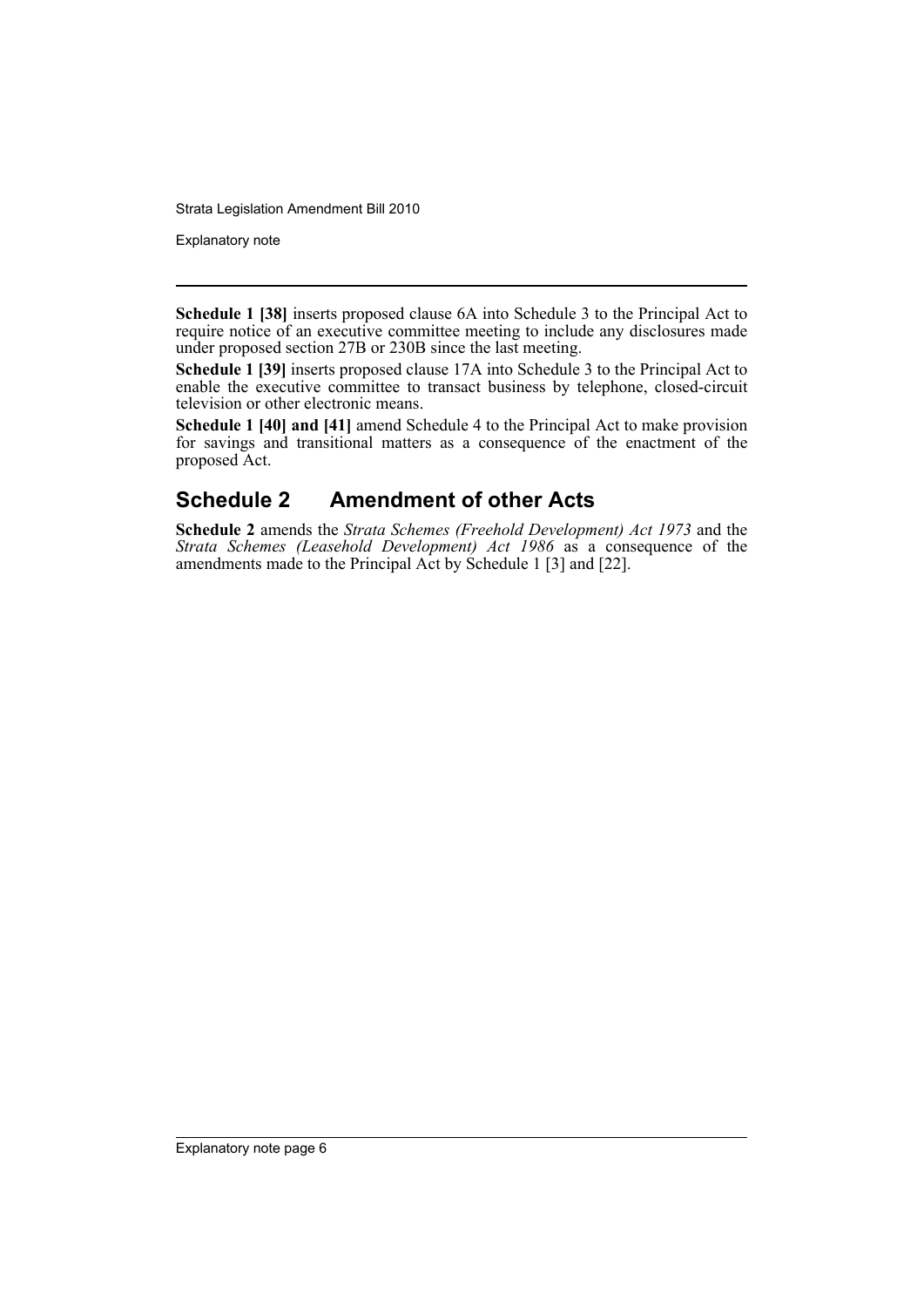Introduced by Ms Clover Moore, MP First print



New South Wales

# **Strata Legislation Amendment Bill 2010**

# **Contents**

|                                                                      | Page |
|----------------------------------------------------------------------|------|
| Name of Act                                                          |      |
| 2 Commencement                                                       | 2.   |
| Schedule 1 Amendment of Strata Schemes Management Act 1996<br>No 138 | 3    |
| Schedule 2 Amendment of other Acts                                   | 19   |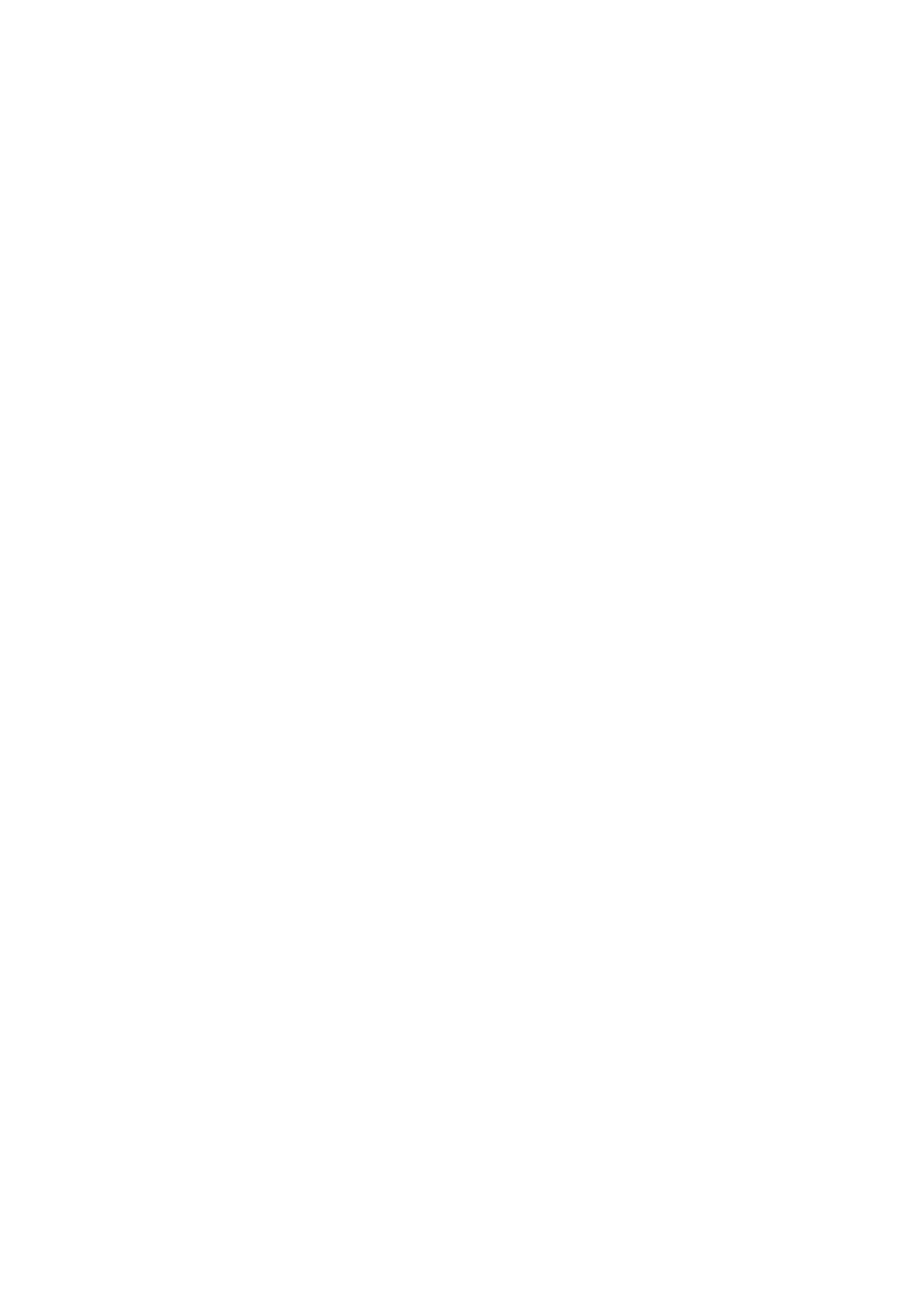

New South Wales

# **Strata Legislation Amendment Bill 2010**

No , 2010

## **A Bill for**

An Act to amend the *Strata Schemes Management Act 1996* in relation to the obligations of owners corporations, executive committees and owners and occupiers of lots, procedures for meetings and the finances of strata schemes; to amend other Acts consequentially; and for other purposes.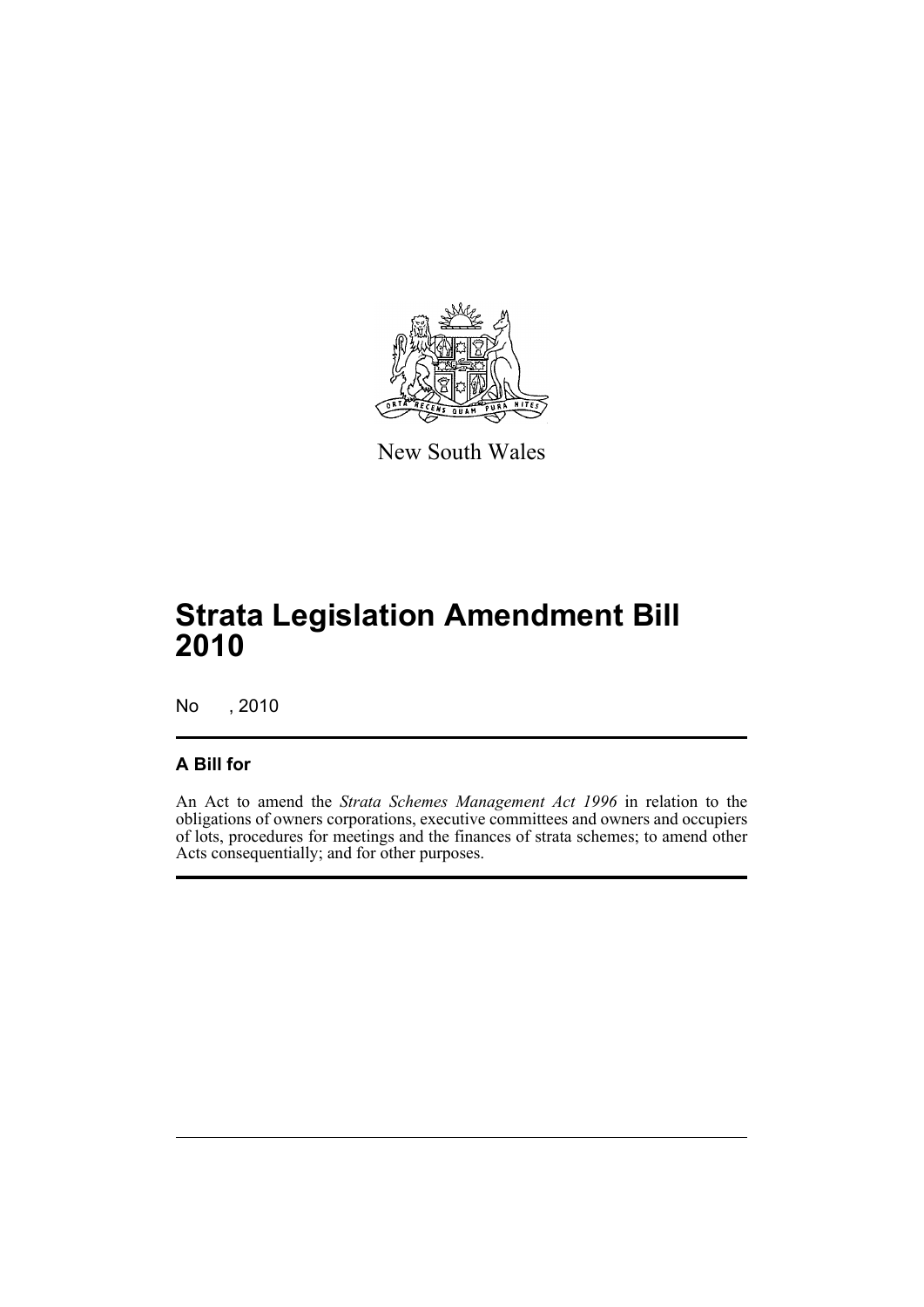<span id="page-9-1"></span><span id="page-9-0"></span>

| The Legislature of New South Wales enacts:             |                |
|--------------------------------------------------------|----------------|
| Name of Act                                            | $\mathcal{P}$  |
| This Act is the Strata Legislation Amendment Act 2010. | 3              |
| <b>Commencement</b>                                    | $\overline{a}$ |
| This Act commences on the date of assent to this Act.  | 5              |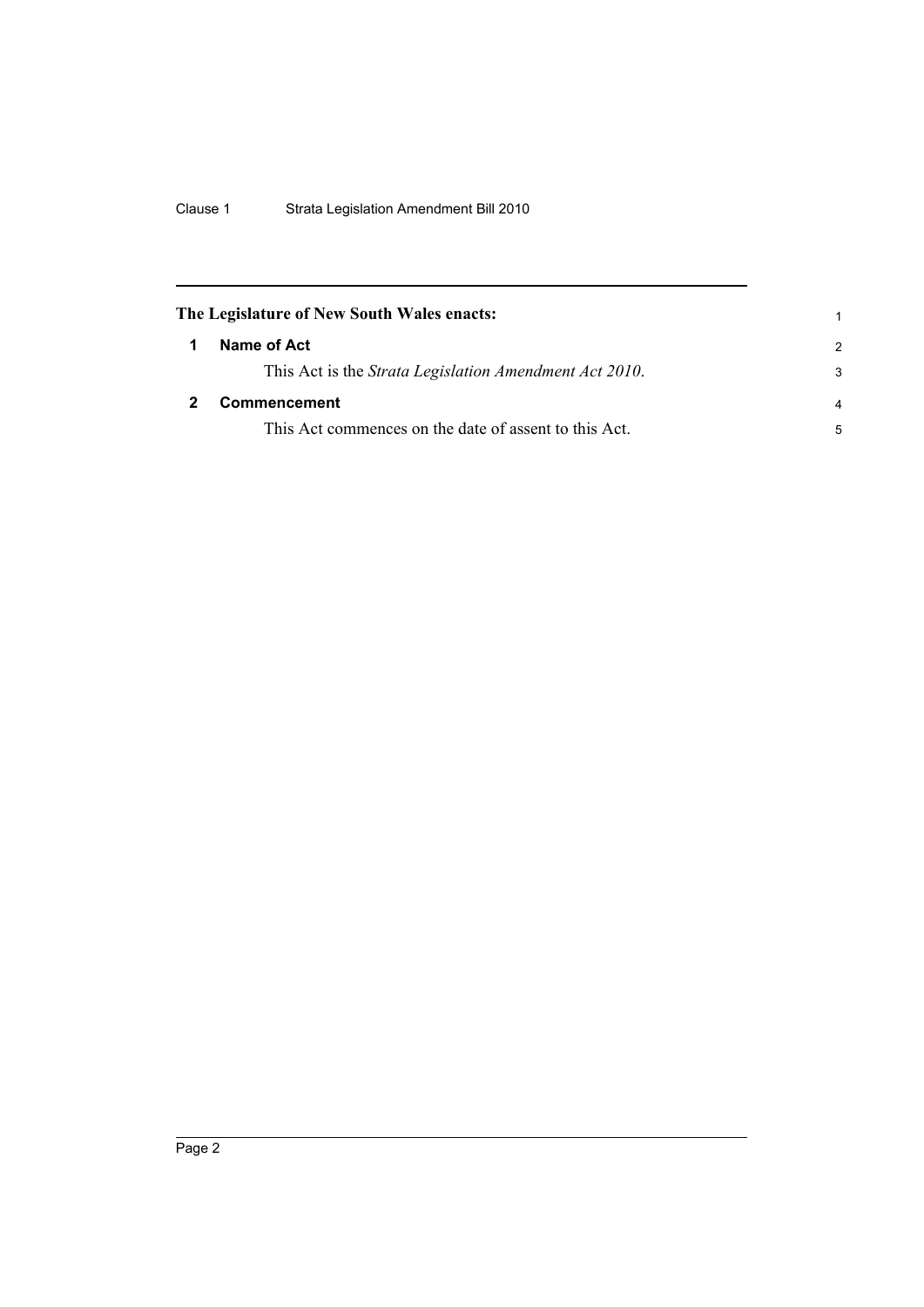Amendment of Strata Schemes Management Act 1996 No 138 Schedule 1

<span id="page-10-0"></span>

| <b>Schedule 1</b> |      |     | <b>Amendment of Strata Schemes</b><br><b>Management Act 1996 No 138</b>                                                                                                                                                                                                                                                                               | 1<br>$\overline{c}$              |
|-------------------|------|-----|-------------------------------------------------------------------------------------------------------------------------------------------------------------------------------------------------------------------------------------------------------------------------------------------------------------------------------------------------------|----------------------------------|
| [1]               |      |     | Sections 27A and 27B                                                                                                                                                                                                                                                                                                                                  | 3                                |
|                   |      |     | Insert after section 27:                                                                                                                                                                                                                                                                                                                              | 4                                |
|                   | 27 A |     | Prohibition on certain persons holding position of strata<br>managing agent                                                                                                                                                                                                                                                                           | 5<br>6                           |
|                   |      | (1) | The following persons may not be appointed as a strata managing<br>agent of a strata scheme:                                                                                                                                                                                                                                                          | 7<br>8                           |
|                   |      |     | the original owner,<br>(a)                                                                                                                                                                                                                                                                                                                            | $\boldsymbol{9}$                 |
|                   |      |     | (b)<br>if the original owner is a corporation:                                                                                                                                                                                                                                                                                                        | 10                               |
|                   |      |     | (i)<br>a corporation that, within the meaning of the<br>Corporations Act 2001 of the Commonwealth, is a<br>related body corporate of the original owner, or                                                                                                                                                                                           | 11<br>12<br>13                   |
|                   |      |     | a corporation that holds shares in the original owner<br>(ii)<br>or in a related body corporate of the original owner,                                                                                                                                                                                                                                | 14<br>15                         |
|                   |      |     | (c)<br>if the original owner is an individual:                                                                                                                                                                                                                                                                                                        | 16                               |
|                   |      |     | (i)<br>a corporation that employs the original owner, or                                                                                                                                                                                                                                                                                              | 17                               |
|                   |      |     | a corporation in respect of which the original owner<br>(ii)<br>holds shares, or                                                                                                                                                                                                                                                                      | 18<br>19                         |
|                   |      |     | a corporation in respect of which the original owner<br>(iii)<br>occupies a position of authority.                                                                                                                                                                                                                                                    | 20<br>21                         |
|                   |      | (2) | If an owners corporation or executive committee of a strata<br>scheme becomes aware after the appointment of a strata<br>managing agent of the scheme that the agent is a person referred<br>to in subsection (1), the owners corporation or executive<br>committee must terminate the<br>strata managing agent's<br>appointment as soon as possible. | 22<br>23<br>24<br>25<br>26<br>27 |
|                   |      | (3) | An owners corporation or executive committee may terminate<br>the appointment of a strata managing agent in accordance with<br>this section whether or not the instrument of appointment of the<br>strata managing agent provides for termination under this section<br>and any such termination does not constitute a breach of contract.            | 28<br>29<br>30<br>31<br>32       |
|                   |      | (4) | No person is entitled to compensation or damages as a result of<br>the termination of the appointment of a strata managing agent in<br>accordance with this section.                                                                                                                                                                                  | 33<br>34<br>35                   |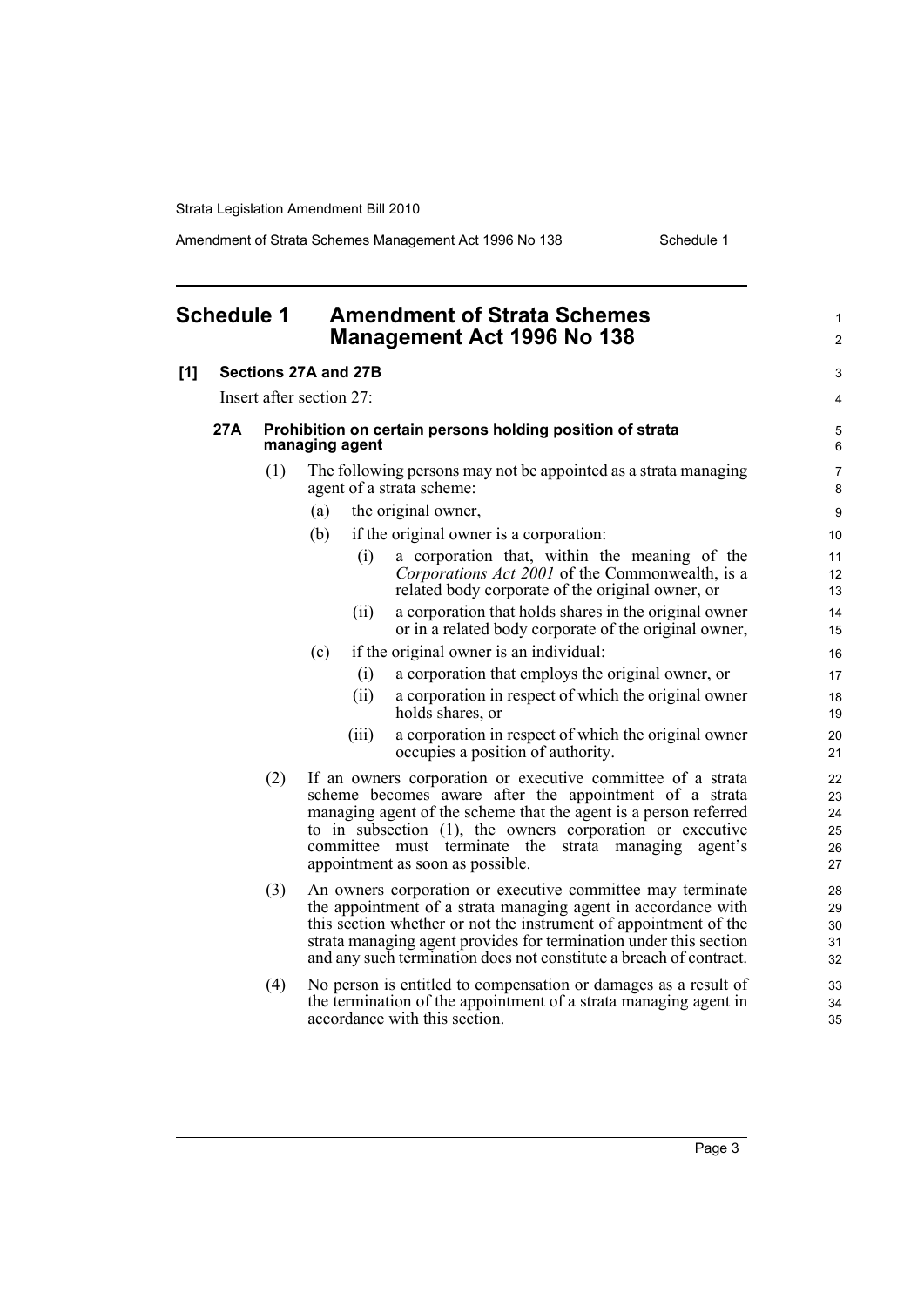Schedule 1 Amendment of Strata Schemes Management Act 1996 No 138

| 27B | Requirement to disclose certain connections |                                                                                                                                                                                                                                                                                                                                            |                                         |  |  |  |
|-----|---------------------------------------------|--------------------------------------------------------------------------------------------------------------------------------------------------------------------------------------------------------------------------------------------------------------------------------------------------------------------------------------------|-----------------------------------------|--|--|--|
|     | (1)                                         | For the purposes of this section, each of the following persons is<br>a <i>relevant person</i> in relation to a strata scheme:                                                                                                                                                                                                             | $\overline{\mathbf{c}}$<br>3            |  |  |  |
|     |                                             | (a)<br>the original owner,                                                                                                                                                                                                                                                                                                                 | 4                                       |  |  |  |
|     |                                             | (b)<br>a caretaker appointed for the strata scheme,                                                                                                                                                                                                                                                                                        | 5                                       |  |  |  |
|     |                                             | (c)<br>a person who is a party to a contract with the owners<br>corporation.                                                                                                                                                                                                                                                               | 6<br>7                                  |  |  |  |
|     | (2)                                         | Before accepting an appointment as a strata managing agent of a<br>strata scheme, a person must disclose in writing to the owners<br>corporation if the person is connected with any of the relevant<br>persons.<br>Maximum penalty: 55 penalty units.                                                                                     | 8<br>$\boldsymbol{9}$<br>10<br>11<br>12 |  |  |  |
|     |                                             |                                                                                                                                                                                                                                                                                                                                            |                                         |  |  |  |
|     | (3)                                         | It is a defence to a prosecution for an offence against<br>subsection (2) if the defendant establishes that, when accepting                                                                                                                                                                                                                | 13<br>14                                |  |  |  |
|     |                                             | the appointment as strata managing agent, the defendant did not                                                                                                                                                                                                                                                                            | 15                                      |  |  |  |
|     |                                             | know, and could not reasonably be expected to have known, that<br>the defendant was connected with a relevant person.                                                                                                                                                                                                                      | 16<br>17                                |  |  |  |
|     | (4)                                         | As soon as possible after a strata managing agent of a strata<br>scheme becomes aware that the agent is connected with a<br>relevant person, the agent must disclose in writing to the owners<br>corporation any connection that the person has with the relevant                                                                          | 18<br>19<br>20<br>21                    |  |  |  |
|     |                                             | person and the date on which the connection commenced.                                                                                                                                                                                                                                                                                     | 22                                      |  |  |  |
|     |                                             | Maximum penalty: 55 penalty units.                                                                                                                                                                                                                                                                                                         | 23                                      |  |  |  |
|     | (5)                                         | If an owners corporation or executive committee of a strata<br>scheme becomes aware after the appointment of a strata<br>managing agent for the scheme that the agent is connected with a<br>relevant person, the owners corporation or the executive<br>committee may terminate the appointment of the agent.                             | 24<br>25<br>26<br>27<br>28              |  |  |  |
|     | (6)                                         | An owners corporation or executive committee may terminate<br>the appointment of a strata managing agent in accordance with<br>this section whether or not the instrument of appointment of the<br>strata managing agent provides for termination under this section<br>and any such termination does not constitute a breach of contract. | 29<br>30<br>31<br>32<br>33              |  |  |  |
|     | (7)                                         | No person is entitled to compensation or damages as a result of<br>the termination of the appointment of a strata managing agent in<br>accordance with this section.                                                                                                                                                                       | 34<br>35<br>36                          |  |  |  |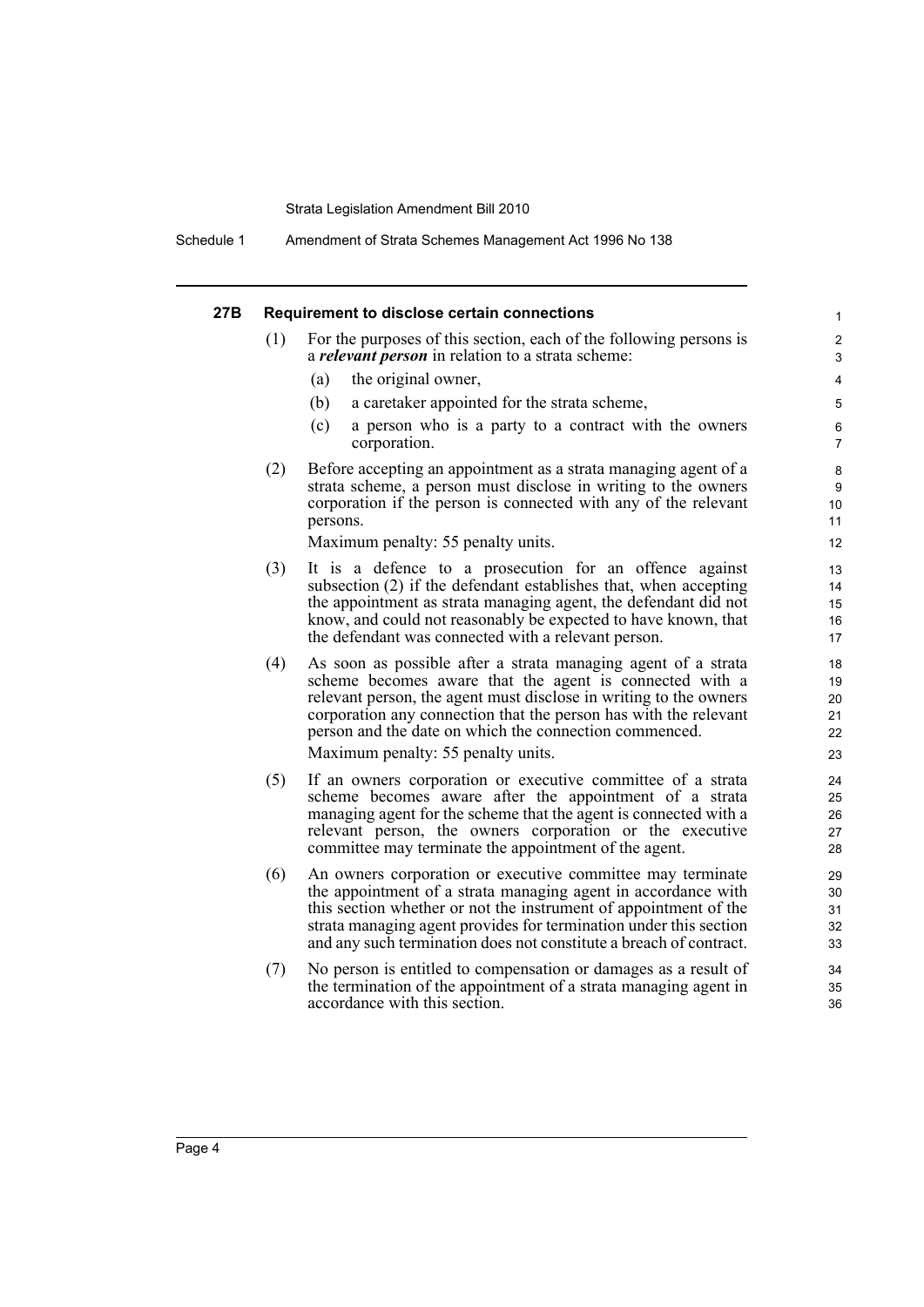## Amendment of Strata Schemes Management Act 1996 No 138 Schedule 1

| [2] | <b>Section 40D</b> |     |       |                           |                                                                                                                                                                                                                                                                   |                      |
|-----|--------------------|-----|-------|---------------------------|-------------------------------------------------------------------------------------------------------------------------------------------------------------------------------------------------------------------------------------------------------------------|----------------------|
|     |                    |     |       | Insert after section 40C: |                                                                                                                                                                                                                                                                   | $\overline{c}$       |
|     | 40D                |     |       |                           | Prohibition on certain persons holding position of caretaker                                                                                                                                                                                                      | 3                    |
|     |                    | (1) |       | strata scheme:            | The following persons may not be appointed as a caretaker for a                                                                                                                                                                                                   | 4<br>5               |
|     |                    |     | (a)   |                           | the original owner,                                                                                                                                                                                                                                               | 6                    |
|     |                    |     | (b)   |                           | if the original owner is a corporation:                                                                                                                                                                                                                           | 7                    |
|     |                    |     |       | (i)                       | a corporation that, within the meaning of the<br>Corporations Act 2001 of the Commonwealth, is a<br>related body corporate of the original owner, or                                                                                                              | 8<br>9<br>10         |
|     |                    |     |       | (ii)                      | a corporation that holds shares in the original owner<br>or in a related body corporate of the original owner,                                                                                                                                                    | 11<br>12             |
|     |                    |     | (c)   |                           | if the original owner is an individual:                                                                                                                                                                                                                           | 13                   |
|     |                    |     |       | (i)                       | a corporation that employs the original owner, or                                                                                                                                                                                                                 | 14                   |
|     |                    |     |       | (ii)                      | a corporation in respect of which the original owner<br>holds shares, or                                                                                                                                                                                          | 15<br>16             |
|     |                    |     |       | (iii)                     | a corporation in respect of which the original owner<br>occupies a position of authority.                                                                                                                                                                         | 17<br>18             |
|     |                    | (2) | must: |                           | If an owners corporation for a strata scheme becomes aware after<br>the appointment of a caretaker for the scheme that the caretaker<br>is a person referred to in subsection $(1)$ , the owners corporation                                                      | 19<br>20<br>21<br>22 |
|     |                    |     | (a)   |                           | terminate the caretaker's appointment, and                                                                                                                                                                                                                        | 23                   |
|     |                    |     | (b)   |                           | determine whether a new caretaker is to be appointed.                                                                                                                                                                                                             | 24                   |
|     |                    | (3) |       |                           | The action required to be taken by the owners corporation under<br>subsection $(2)$ is to be taken:                                                                                                                                                               | 25<br>26             |
|     |                    |     | (a)   |                           | at the general meeting of the owners corporation at which<br>the owners corporation becomes aware that the caretaker is<br>a person referred to in subsection $(1)$ , or                                                                                          | 27<br>28<br>29       |
|     |                    |     | (b)   |                           | if the owners corporation becomes aware that the caretaker<br>is a person referred to in subsection (1) otherwise than at a<br>general meeting, at the next general meeting after the<br>owners corporation becomes so aware.                                     | 30<br>31<br>32<br>33 |
|     |                    | (4) |       |                           | An owners corporation may terminate the appointment of a<br>caretaker in accordance with this section whether or not the<br>caretaker agreement provides for termination under this section<br>and any such termination does not constitute a breach of contract. | 34<br>35<br>36<br>37 |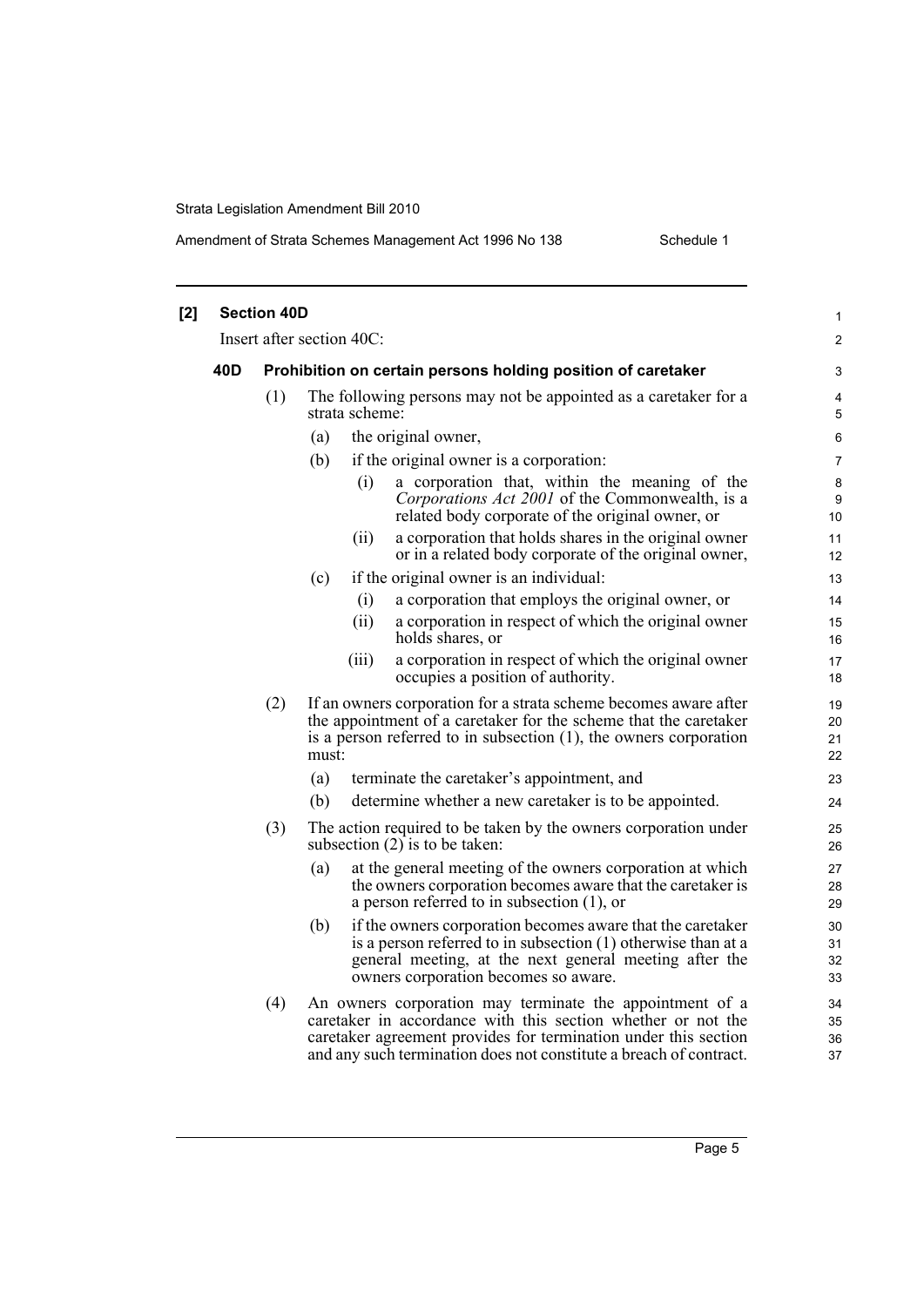Schedule 1 Amendment of Strata Schemes Management Act 1996 No 138

|     | (5)                                                                                      | with this section.               | No person is entitled to compensation or damages as a result of<br>the termination of the appointment of a caretaker in accordance                                                                                                                                                                                                                                                                                                                                                                     | $\mathbf{1}$<br>2<br>3                       |  |
|-----|------------------------------------------------------------------------------------------|----------------------------------|--------------------------------------------------------------------------------------------------------------------------------------------------------------------------------------------------------------------------------------------------------------------------------------------------------------------------------------------------------------------------------------------------------------------------------------------------------------------------------------------------------|----------------------------------------------|--|
| [3] | Section 48 What steps must an owners corporation take to make an<br>amendment effective? |                                  |                                                                                                                                                                                                                                                                                                                                                                                                                                                                                                        |                                              |  |
|     | Omit section 48 (1) (a). Insert instead:                                                 |                                  |                                                                                                                                                                                                                                                                                                                                                                                                                                                                                                        |                                              |  |
|     |                                                                                          | (a)                              | the owners corporation has lodged in the office of the<br>Registrar-General a notification in the form approved<br>under the <i>Real Property Act 1900</i> accompanied by:                                                                                                                                                                                                                                                                                                                             | $\overline{7}$<br>8<br>9                     |  |
|     |                                                                                          | (i)                              | a copy of the special resolution of the owners<br>corporation approving the amendment, repeal or<br>new by-law, and                                                                                                                                                                                                                                                                                                                                                                                    | 10<br>11<br>12                               |  |
|     |                                                                                          | (11)                             | a consolidated copy of all the by-laws for the strata<br>scheme incorporating that amendment, repeal or<br>new by-law, and                                                                                                                                                                                                                                                                                                                                                                             | 13<br>14<br>15                               |  |
| [4] |                                                                                          | administrative and sinking funds | Section 76 Owners corporation to set levy for contributions to                                                                                                                                                                                                                                                                                                                                                                                                                                         | 16<br>17                                     |  |
|     | section 76 $(4)$ .                                                                       |                                  | Insert "or the sinking fund (as the case may be)" after "administrative fund" in                                                                                                                                                                                                                                                                                                                                                                                                                       | 18<br>19                                     |  |
| [5] | Section 76 (6) and (7)                                                                   |                                  |                                                                                                                                                                                                                                                                                                                                                                                                                                                                                                        | 20                                           |  |
|     | Insert after section $76(5)$ :                                                           |                                  |                                                                                                                                                                                                                                                                                                                                                                                                                                                                                                        | 21                                           |  |
|     | (6)                                                                                      |                                  | Despite any other provision of this Act, if a quorum is not present<br>as required by clause 12 (5) of Schedule 2 at an adjourned annual<br>general meeting of the owners corporation at which the amounts<br>to be levied as contributions to the administrative fund and<br>sinking fund are to be determined, those amounts are taken to<br>have been determined to be the same amounts as the<br>contributions last determined, increased to take account of the<br>relevant Consumer Price Index. | 22<br>23<br>24<br>25<br>26<br>27<br>28<br>29 |  |
|     | (7)                                                                                      |                                  | For the purposes of subsection (6), the relevant Consumer Price<br>Index is the Consumer Price Index (All Groups Index) for<br>Sydney last issued by the Australian Statistician before the date<br>of the adjourned annual general meeting.                                                                                                                                                                                                                                                           | 30<br>31<br>32<br>33                         |  |
| [6] |                                                                                          |                                  | Section 87 What other insurance must an owners corporation take out?                                                                                                                                                                                                                                                                                                                                                                                                                                   | 34                                           |  |
|     |                                                                                          |                                  | Omit "\$10,000,000" from section 87 (2).                                                                                                                                                                                                                                                                                                                                                                                                                                                               | 35                                           |  |
|     |                                                                                          | Insert instead "\$20,000,000".   |                                                                                                                                                                                                                                                                                                                                                                                                                                                                                                        | 36                                           |  |
|     |                                                                                          |                                  |                                                                                                                                                                                                                                                                                                                                                                                                                                                                                                        |                                              |  |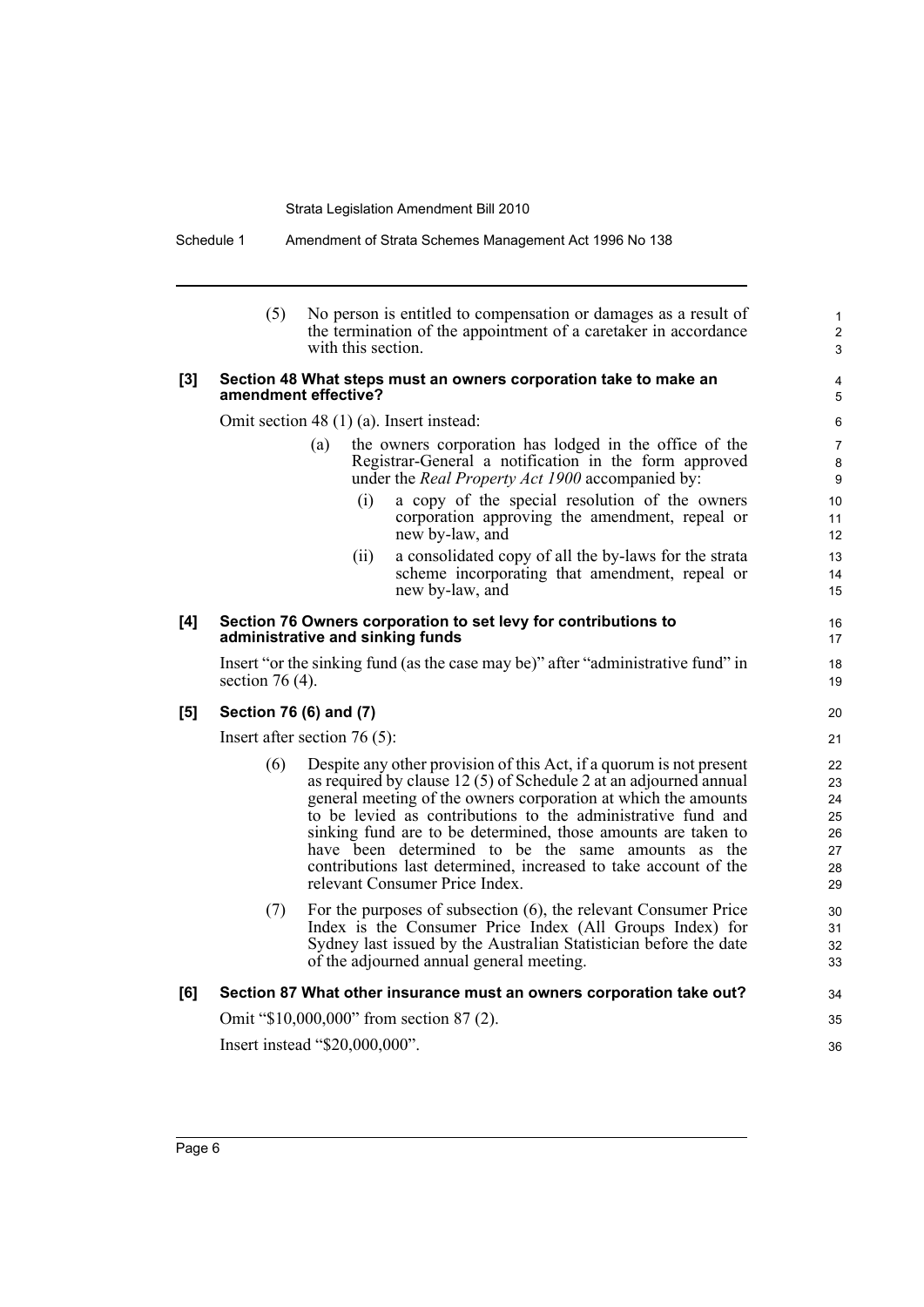| [7] | Section 98 What must be recorded in the strata roll?<br>1                             |                           |     |                                                                                                                                                                                                                                                                |                      |  |
|-----|---------------------------------------------------------------------------------------|---------------------------|-----|----------------------------------------------------------------------------------------------------------------------------------------------------------------------------------------------------------------------------------------------------------------|----------------------|--|
|     |                                                                                       |                           |     | Insert after section 98 $(2)$ $(e)$ :                                                                                                                                                                                                                          | $\overline{2}$       |  |
|     |                                                                                       |                           | (f) | a copy of each licence granted by the owners corporation<br>for the use of common property and that is in force,                                                                                                                                               | 3<br>4               |  |
|     |                                                                                       |                           | (g) | plans and approvals for all building work that has been<br>carried out to the common property,                                                                                                                                                                 | $\mathbf 5$<br>6     |  |
|     |                                                                                       |                           | (h) | details of each loan to the owners corporation,                                                                                                                                                                                                                | $\overline{7}$       |  |
|     |                                                                                       |                           | (i) | a copy of each special resolution passed for the purposes<br>of section 65A.                                                                                                                                                                                   | 8<br>9               |  |
| [8] |                                                                                       |                           |     | Sections 117A and 117B                                                                                                                                                                                                                                         | 10                   |  |
|     |                                                                                       | Insert after section 117: |     |                                                                                                                                                                                                                                                                | 11                   |  |
|     | 117A<br>Owner and occupier liable for damage to common property<br>caused by occupier |                           |     | 12<br>13                                                                                                                                                                                                                                                       |                      |  |
|     |                                                                                       | (1)                       |     | The owner and occupier of a lot are jointly and severally liable<br>for damage caused to the common property by the occupier.                                                                                                                                  | 14<br>15             |  |
|     |                                                                                       | (2)                       |     | The owner of a lot is entitled to be indemnified by an occupier of<br>the lot for any amount of damage caused to the common property<br>by the occupier in respect of which the owner is liable under<br>subsection $(\overline{1})$ .                         | 16<br>17<br>18<br>19 |  |
|     | 117B                                                                                  |                           |     | Owner and occupier not to permit overcrowding                                                                                                                                                                                                                  | 20                   |  |
|     |                                                                                       |                           |     | The owner and occupier of a lot must not permit more persons<br>over the age of 18 to reside on the lot than the number obtained<br>by multiplying 2 by the number of rooms in the lot that were<br>constructed for the purpose of bedrooms or sleeping areas. | 21<br>22<br>23<br>24 |  |
| [9] |                                                                                       |                           |     | <b>Chapter 5 Disputes and orders of Adjudicators and Tribunal</b>                                                                                                                                                                                              | 25                   |  |
|     |                                                                                       |                           |     | Insert under the heading "General orders for settlement of disputes" after<br>the matter relating to section 139 in the introductory note:                                                                                                                     | 26<br>27             |  |
|     |                                                                                       |                           |     |                                                                                                                                                                                                                                                                |                      |  |

| To settle disputes or rectify<br>complaints concerning<br>management of a building or its | Person bound by the statement | 183C |
|-------------------------------------------------------------------------------------------|-------------------------------|------|
| site subject to a strata<br>management statement                                          |                               |      |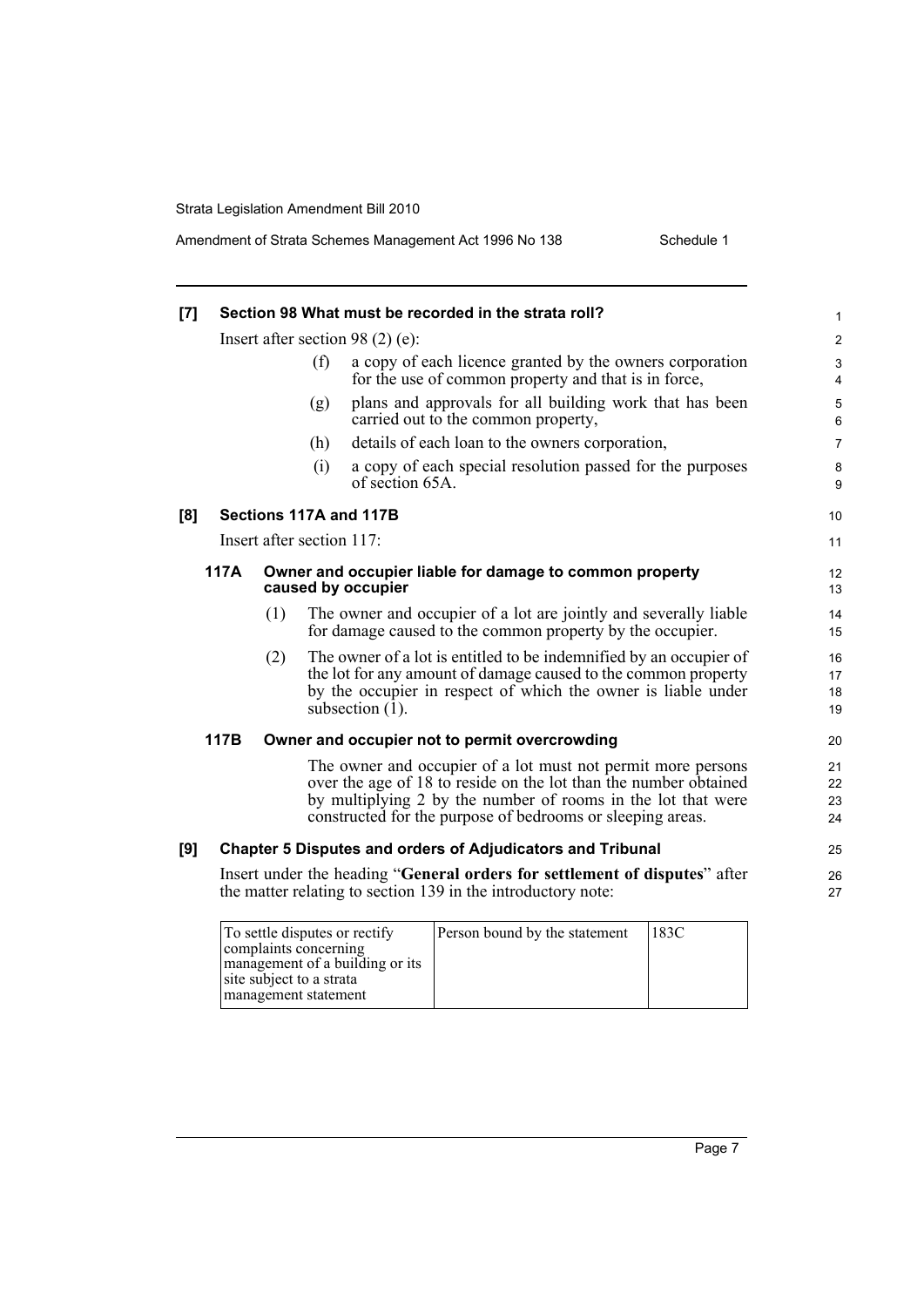Schedule 1 Amendment of Strata Schemes Management Act 1996 No 138

## **[10] Chapter 5, introductory note**

Omit the matter relating to orders appointing strata managing agents. Insert instead:

#### **Orders appointing strata managing agents and terminating appointments**

| To appoint strata managing<br>agent                  | Person who obtained order under<br>this Act that imposed duty on<br>owners corporation or office<br>holder of executive committee<br>that has not been complied with | 162 |
|------------------------------------------------------|----------------------------------------------------------------------------------------------------------------------------------------------------------------------|-----|
|                                                      | Person having estate or interest<br>in lot or, in the case of leasehold<br>strata scheme, lease of lot                                                               |     |
|                                                      | Authority having benefit of<br>positive covenant that imposes<br>duty on owners corporation                                                                          |     |
|                                                      | Judgment creditor to whom<br>owners corporation owes<br>judgment debt                                                                                                |     |
| To terminate appointment of<br>strata managing agent | Owners corporation<br>Owner of lot                                                                                                                                   | 162 |

### **[11] Chapter 5, Part 4, Division 10, heading**

Insert "**and terminating appointments**" after "**agents**".

#### **[12] Section 162 Orders appointing strata managing agent to exercise certain functions or terminating appointment of strata managing agent**

Insert after section 162 (2):

### (2A) **Order terminating appointment of strata managing agent**

An Adjudicator may by order terminate the appointment of a strata managing agent.

## **[13] Section 162 (3A)**

Insert at the end of section 162 (3A) (d): , or

> 16 17

4 5

1 2 3

(e) an owners corporation has failed to terminate the appointment of a strata managing agent in accordance with section 27A (2).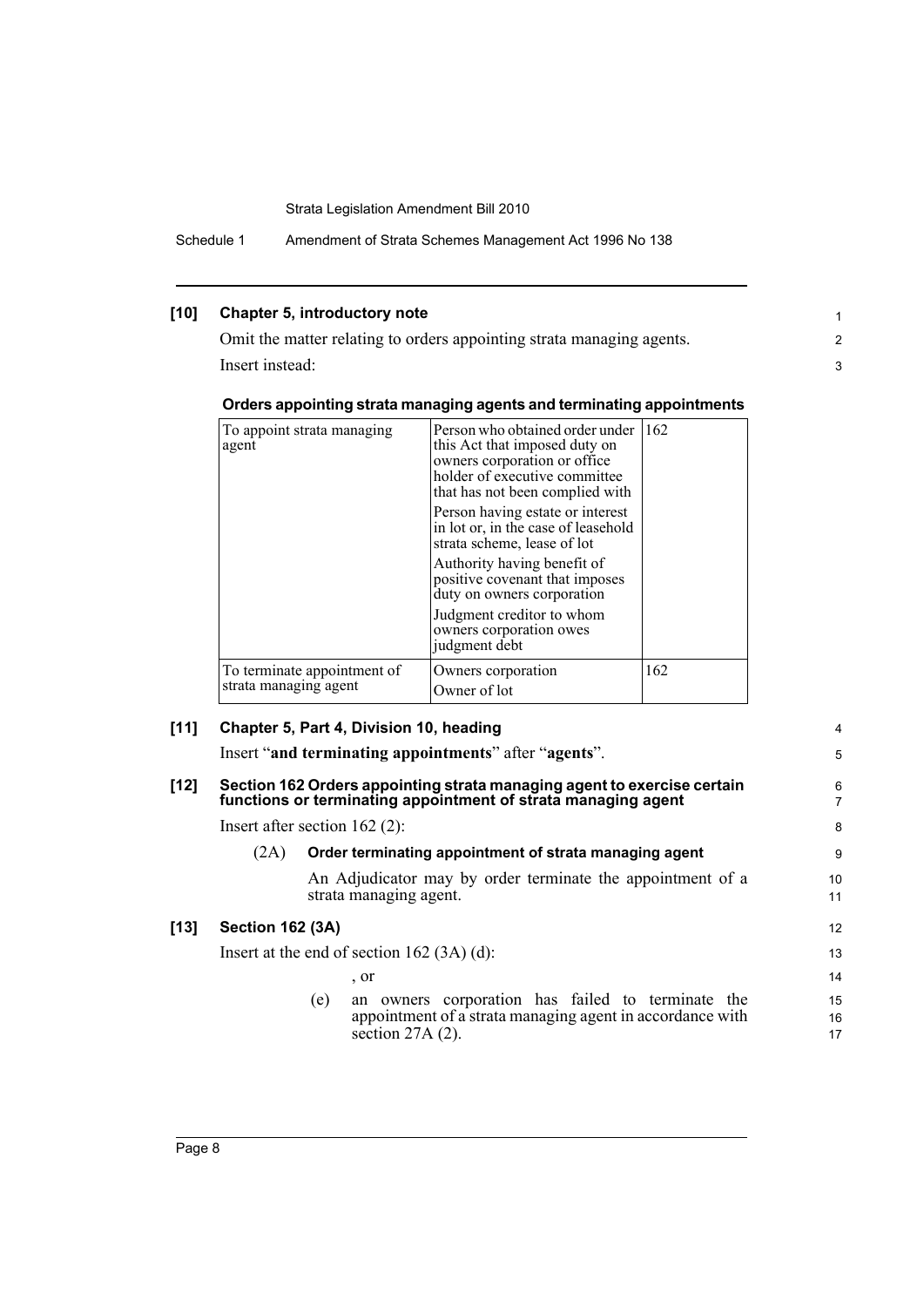Amendment of Strata Schemes Management Act 1996 No 138 Schedule 1

| $[14]$ | <b>Section 162 (7)</b> |                     |                                                                                                                                                                                                                                                                                                                                   |                                  |  |
|--------|------------------------|---------------------|-----------------------------------------------------------------------------------------------------------------------------------------------------------------------------------------------------------------------------------------------------------------------------------------------------------------------------------|----------------------------------|--|
|        |                        |                     | Insert "(other than an order under subsection $(2A)$ )" after "under this section".                                                                                                                                                                                                                                               | $\overline{c}$                   |  |
| $[15]$ | <b>Section 162 (8)</b> |                     |                                                                                                                                                                                                                                                                                                                                   | 3                                |  |
|        |                        |                     | Insert after section $162(7)$ :                                                                                                                                                                                                                                                                                                   | 4                                |  |
|        |                        | (8)                 | An application for an order under subsection (2A) may be made<br>only by the owners corporation or the owner of a lot in the strata<br>scheme concerned.                                                                                                                                                                          | 5<br>6<br>7                      |  |
| $[16]$ |                        | <b>Section 183C</b> |                                                                                                                                                                                                                                                                                                                                   | 8                                |  |
|        |                        |                     | Insert after section 183B:                                                                                                                                                                                                                                                                                                        | 9                                |  |
|        | 183C                   |                     | Orders relating to strata management statements                                                                                                                                                                                                                                                                                   | 10                               |  |
|        |                        | (1)                 | The Tribunal may make an order to settle a dispute, or rectify a<br>complaint, concerning the management of a building or its site<br>that is subject to a strata management statement, but only if:                                                                                                                              | 11<br>12<br>13                   |  |
|        |                        |                     | the strata management statement provides for the reference<br>(a)<br>of disputes or complaints to the Tribunal, or                                                                                                                                                                                                                | 14<br>15                         |  |
|        |                        |                     | (b)<br>in a case where the strata management statement does not<br>so provide, the Tribunal is of the opinion that the method<br>of settling such disputes or complaints provided for in the<br>statement has been tried and has not resulted in the<br>settlement of the dispute or rectification of the complaint<br>concerned. | 16<br>17<br>18<br>19<br>20<br>21 |  |
|        |                        | (2)                 | An application for an order under this section may be made only<br>by a person who is bound by the strata management statement.<br>However, such an application may not be made by the owner of<br>a lot in a strata scheme if the owners corporation of the strata<br>scheme is bound by the strata management statement.        | 22<br>23<br>24<br>25<br>26       |  |
| $[17]$ |                        |                     | <b>Section 198 Contempt of Tribunal</b>                                                                                                                                                                                                                                                                                           | 27                               |  |
|        |                        |                     | Omit "5 penalty units" wherever occurring in section 198 (1) and (2).                                                                                                                                                                                                                                                             | 28                               |  |
|        |                        |                     | Insert instead "50 penalty units".                                                                                                                                                                                                                                                                                                | 29                               |  |
| $[18]$ |                        | <b>Section 201A</b> |                                                                                                                                                                                                                                                                                                                                   | 30                               |  |
|        |                        |                     | Insert after section 201:                                                                                                                                                                                                                                                                                                         | 31                               |  |
|        | 201A                   |                     | Failure to comply with order of Tribunal or Adjudicator                                                                                                                                                                                                                                                                           | 32                               |  |
|        |                        | (1)                 | A person who is subject to an order under this Chapter must not<br>contravene the order.<br>Maximum penalty: 200 penalty units.                                                                                                                                                                                                   | 33<br>34<br>35                   |  |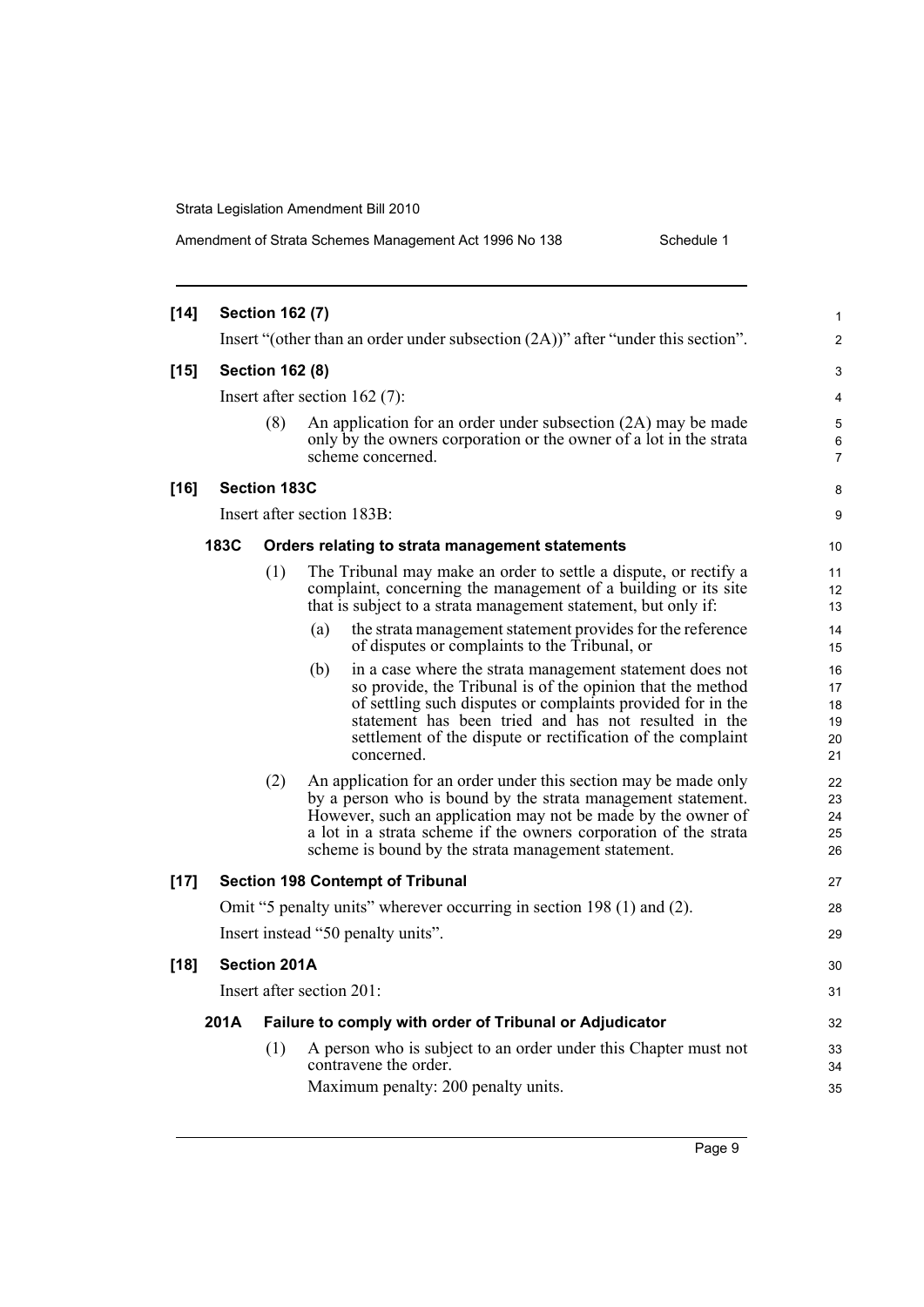Schedule 1 Amendment of Strata Schemes Management Act 1996 No 138

|      | (2)                 | A person is not liable to any penalty in respect of an offence<br>under this section if the person has been ordered to pay a civil<br>penalty under section 202 in respect of the same contravention.                                                                                                                                                                     | $\mathbf{1}$<br>2<br>3                    |
|------|---------------------|---------------------------------------------------------------------------------------------------------------------------------------------------------------------------------------------------------------------------------------------------------------------------------------------------------------------------------------------------------------------------|-------------------------------------------|
| [19] |                     | Section 226 Other rights and remedies not affected by this Act                                                                                                                                                                                                                                                                                                            | 4                                         |
|      |                     | Omit section 226 (2) and (3). Insert instead:                                                                                                                                                                                                                                                                                                                             | 5                                         |
|      | (2)                 | In any proceedings to enforce a right or remedy referred to in<br>subsection $(1)$ , the court in which the proceedings are taken is not<br>to refuse to determine the proceedings or to grant any relief or<br>remedy merely because this Act or Part 4 of the Community Land<br>Management Act 1989 makes provision for the enforcement of<br>those rights or remedies. | 6<br>$\overline{7}$<br>8<br>9<br>10<br>11 |
|      | (3)                 | However, in any such proceedings, the court in which the<br>proceedings are taken must order the plaintiff to pay the<br>defendant's costs if the court is of the opinion that, having regard<br>to the following matters, the proceedings should not have been<br>brought in that court:                                                                                 | 12<br>13<br>14<br>15<br>16                |
|      |                     | whether the matter would be dealt with more expeditiously<br>(a)<br>and cheaply if brought in another forum,                                                                                                                                                                                                                                                              | 17<br>18                                  |
|      |                     | whether the enforcement of the right or remedy by the<br>(b)<br>court would be likely to resolve the issues in dispute,                                                                                                                                                                                                                                                   | 19<br>20                                  |
|      |                     | whether the plaintiff would be able to get an appropriate<br>(c)<br>remedy in another forum,                                                                                                                                                                                                                                                                              | 21<br>22                                  |
|      |                     | whether the plaintiff would suffer any substantial hardship<br>(d)<br>if the court refused to hear and determine the proceedings,                                                                                                                                                                                                                                         | 23<br>24                                  |
|      |                     | any other matter the court considers relevant.<br>(e)                                                                                                                                                                                                                                                                                                                     | 25                                        |
| [20] |                     | Chapter 7, Part 1A, heading                                                                                                                                                                                                                                                                                                                                               | 26                                        |
|      |                     | Omit the heading. Insert instead:                                                                                                                                                                                                                                                                                                                                         | 27                                        |
|      |                     | Part 1A Legal services provided to owners<br>corporation                                                                                                                                                                                                                                                                                                                  | 28<br>29                                  |
| [21] | <b>Section 230B</b> |                                                                                                                                                                                                                                                                                                                                                                           | 30                                        |
|      |                     | Insert after section 230A:                                                                                                                                                                                                                                                                                                                                                | 31                                        |
|      | 230B                | Requirement to disclose certain connections                                                                                                                                                                                                                                                                                                                               | 32                                        |
|      | (1)                 | Before undertaking to provide any legal services to an owners<br>corporation, a legal practitioner must disclose in writing to the                                                                                                                                                                                                                                        | 33<br>34                                  |
|      |                     |                                                                                                                                                                                                                                                                                                                                                                           |                                           |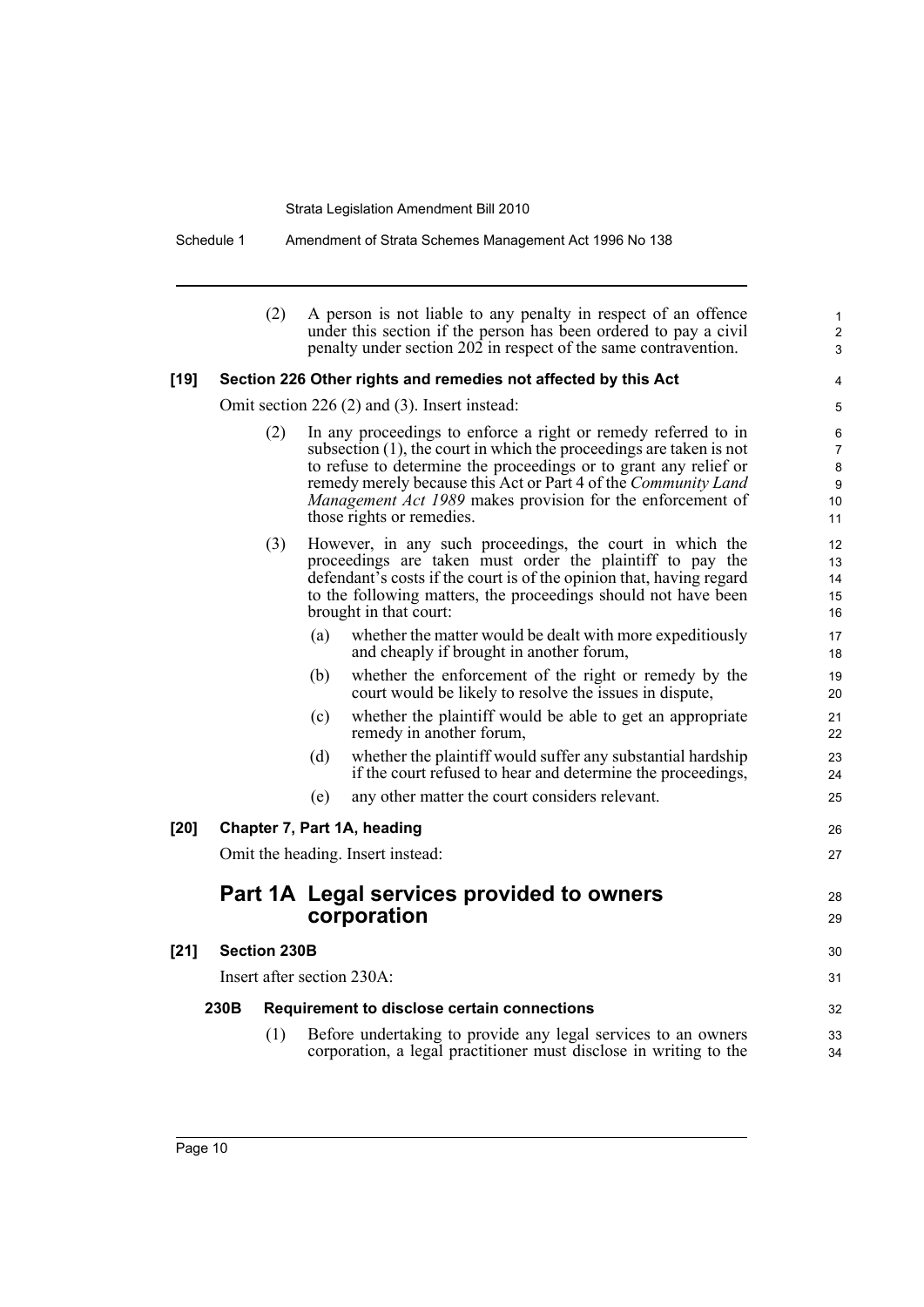owners corporation if the practitioner is connected with the original owner.

Maximum penalty: 55 penalty units.

- (2) It is a defence to a prosecution for an offence against subsection (1) if the defendant establishes that, when undertaking to perform those legal services, the defendant did not know, and could not reasonably be expected to have known, that the defendant was connected with the original owner.
- (3) As soon as possible after a legal practitioner who is providing legal services to an owners corporation becomes aware that the practitioner is connected with the original owner, the practitioner must disclose in writing to the owners corporation any connection that the person has with the original owner and the date when the connection commenced.

Maximum penalty: 55 penalty units.

- (4) If an owners corporation or executive committee of a strata scheme becomes aware after engaging a legal practitioner to provide legal services in relation to the scheme that the practitioner is connected with the original owner, the owners corporation is, within 42 days, to determine at a general meeting whether the practitioner's engagement should be terminated and a different practitioner engaged.
- (5) Subsection (4) does not prevent the owners corporation or executive committee from terminating the engagement of the legal practitioner at any time for any other reason.
- (6) The termination of the engagement of a legal practitioner in accordance with this section does not constitute a breach of contract and no person is entitled to compensation or damages as a result of the termination.

### **[22] Section 235 Service of documents on an owners corporation**

Omit section 235 (1). Insert instead:

- (1) A summons or other legal process may be served on an owners corporation by doing both of the following:
	- (a) leaving it with the chairperson or strata managing agent whose address for service has been recorded in the folio of the Register,
	- (b) posting it, by prepaid mail, to the owners corporation at the address recorded in the folio of the Register as the address for the service of documents on the owners corporation and at the address of the strata scheme concerned.

Page 11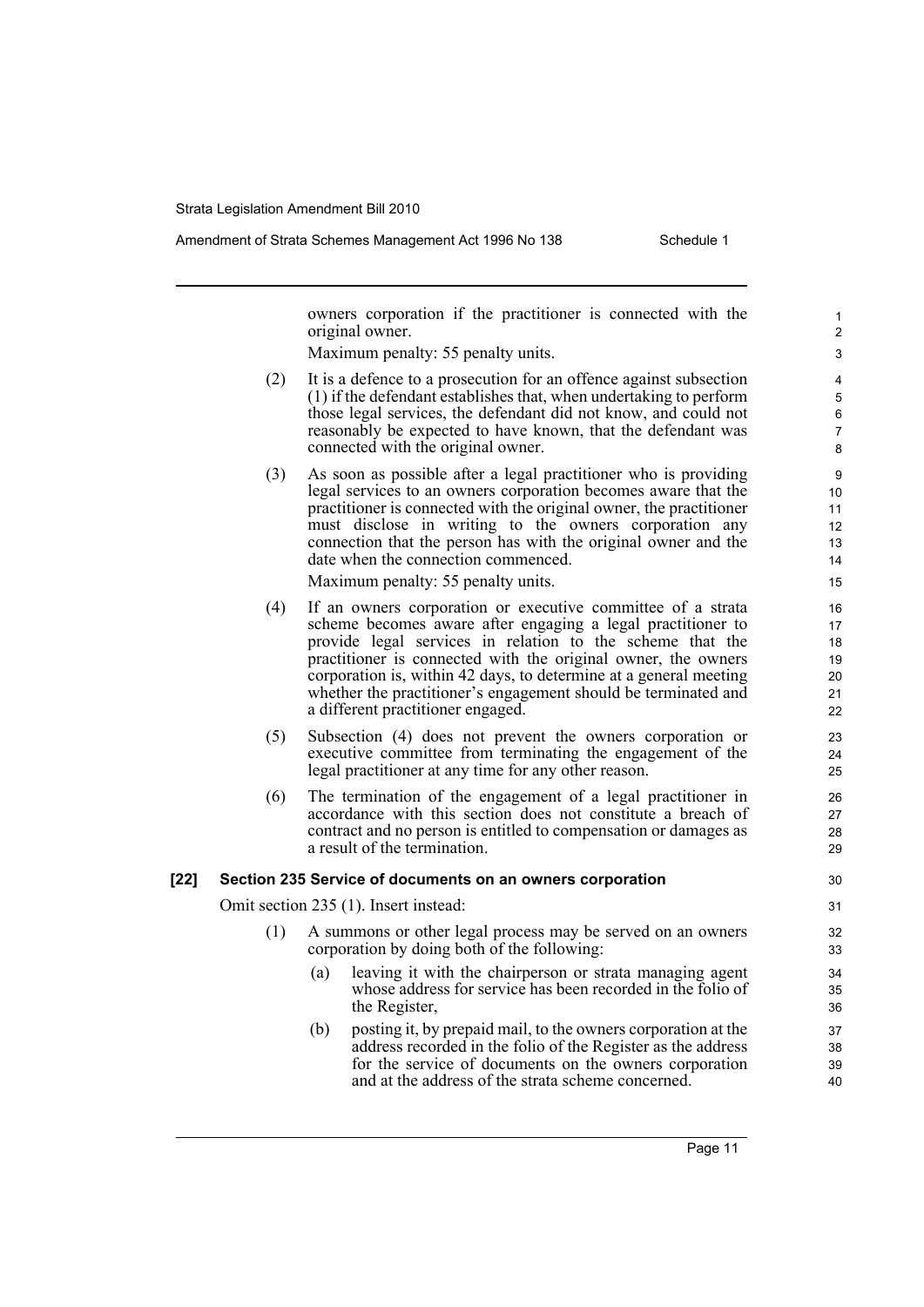| $[23]$ | Section 236 Service of documents by owners corporation and others                                                                                                                                                                                                                                                                                                                                                                                     |     |                                                                                                                                                                                                                                                                                                                                                                                                                                                                    |                                        |  |  |
|--------|-------------------------------------------------------------------------------------------------------------------------------------------------------------------------------------------------------------------------------------------------------------------------------------------------------------------------------------------------------------------------------------------------------------------------------------------------------|-----|--------------------------------------------------------------------------------------------------------------------------------------------------------------------------------------------------------------------------------------------------------------------------------------------------------------------------------------------------------------------------------------------------------------------------------------------------------------------|----------------------------------------|--|--|
|        | Insert after section $236(6)$ :                                                                                                                                                                                                                                                                                                                                                                                                                       |     |                                                                                                                                                                                                                                                                                                                                                                                                                                                                    | $\overline{2}$                         |  |  |
|        | (7)                                                                                                                                                                                                                                                                                                                                                                                                                                                   |     | Service of certain documents by electronic means                                                                                                                                                                                                                                                                                                                                                                                                                   | 3                                      |  |  |
|        |                                                                                                                                                                                                                                                                                                                                                                                                                                                       |     | A notice that is required to be given to a person under this Act by<br>an owners corporation or an executive committee may be given<br>to the person by electronic means, but only if the person has given<br>the owners corporation an e-mail address for the service of<br>notices under this Act and the notice is sent to that address.                                                                                                                        | 4<br>5<br>6<br>7<br>8                  |  |  |
| $[24]$ |                                                                                                                                                                                                                                                                                                                                                                                                                                                       |     | Section 239 Address for service of documents on owners corporation                                                                                                                                                                                                                                                                                                                                                                                                 | 9                                      |  |  |
|        |                                                                                                                                                                                                                                                                                                                                                                                                                                                       |     | Insert "and other documents" after "notices" in section 239 (1).                                                                                                                                                                                                                                                                                                                                                                                                   | 10                                     |  |  |
| $[25]$ | Section 239 (1A)-(1C)                                                                                                                                                                                                                                                                                                                                                                                                                                 |     |                                                                                                                                                                                                                                                                                                                                                                                                                                                                    | 11                                     |  |  |
|        | Insert after section 239 (1):                                                                                                                                                                                                                                                                                                                                                                                                                         |     |                                                                                                                                                                                                                                                                                                                                                                                                                                                                    | 12                                     |  |  |
|        | (1A)                                                                                                                                                                                                                                                                                                                                                                                                                                                  |     | A person whose address is recorded in the folio of the Register as<br>the Chairperson's or strata managing agent's address for a strata<br>scheme must lodge in the office of the Registrar-General a notice<br>in the form approved under the <i>Real Property Act 1900</i> within<br>7 days after a change in the person's address or after ceasing to<br>be the Chairperson or strata managing agent, as the case may be.<br>Maximum penalty: 10 penalty units. | 13<br>14<br>15<br>16<br>17<br>18<br>19 |  |  |
|        | (1B)<br>An owners corporation must lodge in the office of the<br>Registrar-General a notice in the form approved under the Real<br><i>Property Act 1900</i> within 7 days after a person whose address is<br>recorded in the folio of the Register as the Chairperson or strata<br>managing agent for the strata scheme concerned ceases to be the<br>Chairperson or strata managing agent, as the case may be.<br>Maximum penalty: 10 penalty units. |     |                                                                                                                                                                                                                                                                                                                                                                                                                                                                    |                                        |  |  |
|        | (1C)                                                                                                                                                                                                                                                                                                                                                                                                                                                  |     | An owners corporation is not guilty of an offence under<br>subsection (1B) for failing to lodge a notice within that 7-day<br>period if a notice to the same effect was lodged within that period<br>in accordance with subsection (1A).                                                                                                                                                                                                                           | 27<br>28<br>29<br>30                   |  |  |
| $[26]$ | <b>Section 246 Regulations</b>                                                                                                                                                                                                                                                                                                                                                                                                                        |     |                                                                                                                                                                                                                                                                                                                                                                                                                                                                    | 31                                     |  |  |
|        |                                                                                                                                                                                                                                                                                                                                                                                                                                                       |     | Insert after section 246 $(2)$ (1):                                                                                                                                                                                                                                                                                                                                                                                                                                | 32                                     |  |  |
|        |                                                                                                                                                                                                                                                                                                                                                                                                                                                       | (m) | the procedures to be observed by the chairperson and<br>secretary in relation to meetings of the owners corporation<br>and by persons presiding at such meetings,                                                                                                                                                                                                                                                                                                  | 33<br>34<br>35                         |  |  |
|        |                                                                                                                                                                                                                                                                                                                                                                                                                                                       | (n) | a code of conduct for the chairperson, secretary and<br>treasurer.                                                                                                                                                                                                                                                                                                                                                                                                 | 36<br>37                               |  |  |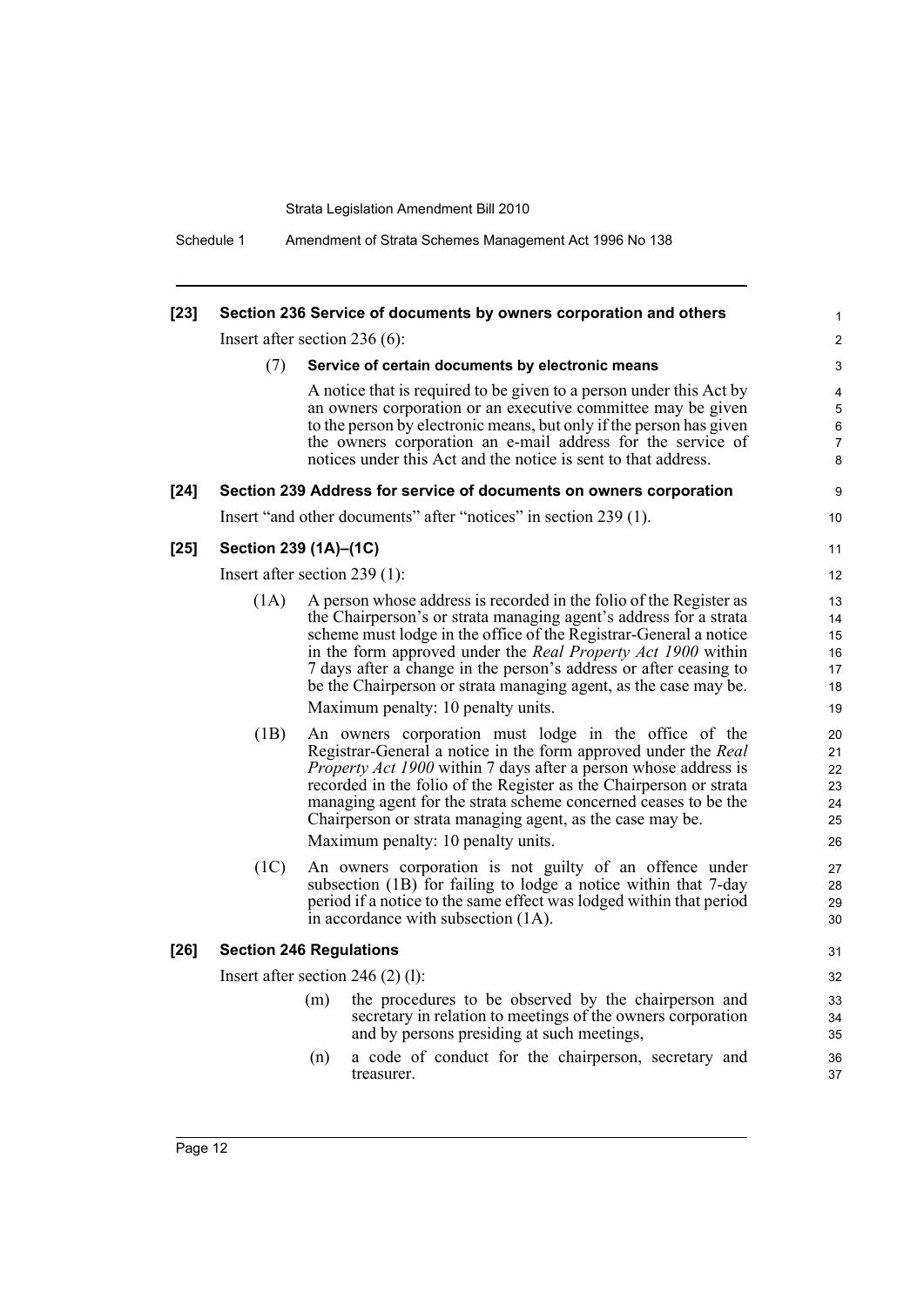Amendment of Strata Schemes Management Act 1996 No 138 Schedule 1

| $[27]$ | <b>Section 246 (2A)</b>       |                                                                                                                                                                                                                                                                                                                                  | 1                          |  |  |
|--------|-------------------------------|----------------------------------------------------------------------------------------------------------------------------------------------------------------------------------------------------------------------------------------------------------------------------------------------------------------------------------|----------------------------|--|--|
|        |                               | Insert after section 246 $(2)$ :                                                                                                                                                                                                                                                                                                 | $\overline{\mathbf{c}}$    |  |  |
|        | (2A)                          | A regulation relating to the matter referred to in subsection (2)<br>(m) or (n) may apply, adopt or incorporate by reference wholly or<br>partly, and with or without modification, any published<br>document as in force at a particular time or as in force from time<br>to time.                                              | 3<br>4<br>5<br>6<br>7      |  |  |
| $[28]$ |                               | Schedule 2 Meetings and procedure of owners corporation                                                                                                                                                                                                                                                                          | 8                          |  |  |
|        |                               | Insert after clause $10(8)$ :                                                                                                                                                                                                                                                                                                    | 9                          |  |  |
|        | (8A)                          | For the purposes of subclause $(8)$ , payment by means of a cheque<br>of an amount owing is taken to have been made before a meeting<br>only if the cheque was received at least 5 clear working days<br>before the meeting and no notice has been received by the time of<br>the meeting of the cheque having been dishonoured. | 10<br>11<br>12<br>13<br>14 |  |  |
| $[29]$ |                               | Schedule 2, clause 19 (2A)                                                                                                                                                                                                                                                                                                       | 15                         |  |  |
|        |                               | Insert after clause $19(2)$ :                                                                                                                                                                                                                                                                                                    | 16                         |  |  |
|        | (2A)                          | In the case of a poll demanded after a vote has been taken, the<br>demand may be made no later than the completion of<br>consideration of the next item on the agenda if one or more items<br>on the agenda remain to be considered.                                                                                             | 17<br>18<br>19<br>20       |  |  |
| $[30]$ |                               | Schedule 2, clause 31 (1)                                                                                                                                                                                                                                                                                                        | 21                         |  |  |
|        |                               | Omit "An". Insert instead "Subject to subclause (1A), an".                                                                                                                                                                                                                                                                       | 22                         |  |  |
| $[31]$ |                               | Schedule 2, clause 31 (1A)                                                                                                                                                                                                                                                                                                       | 23                         |  |  |
|        | Insert after clause $31(1)$ : |                                                                                                                                                                                                                                                                                                                                  |                            |  |  |
|        | (1A)                          | An owners corporation may vary the time at which the annual<br>general meeting is required to be held by resolution passed at a<br>general meeting so long as:                                                                                                                                                                   |                            |  |  |
|        |                               | the variation results in an annual general meeting being<br>(a)<br>held in each year, and                                                                                                                                                                                                                                        | 28<br>29                   |  |  |
|        |                               | the time for holding the meeting has not already been<br>(b)<br>varied by order of an Adjudicator under section 152.                                                                                                                                                                                                             | 30<br>31                   |  |  |
|        |                               |                                                                                                                                                                                                                                                                                                                                  |                            |  |  |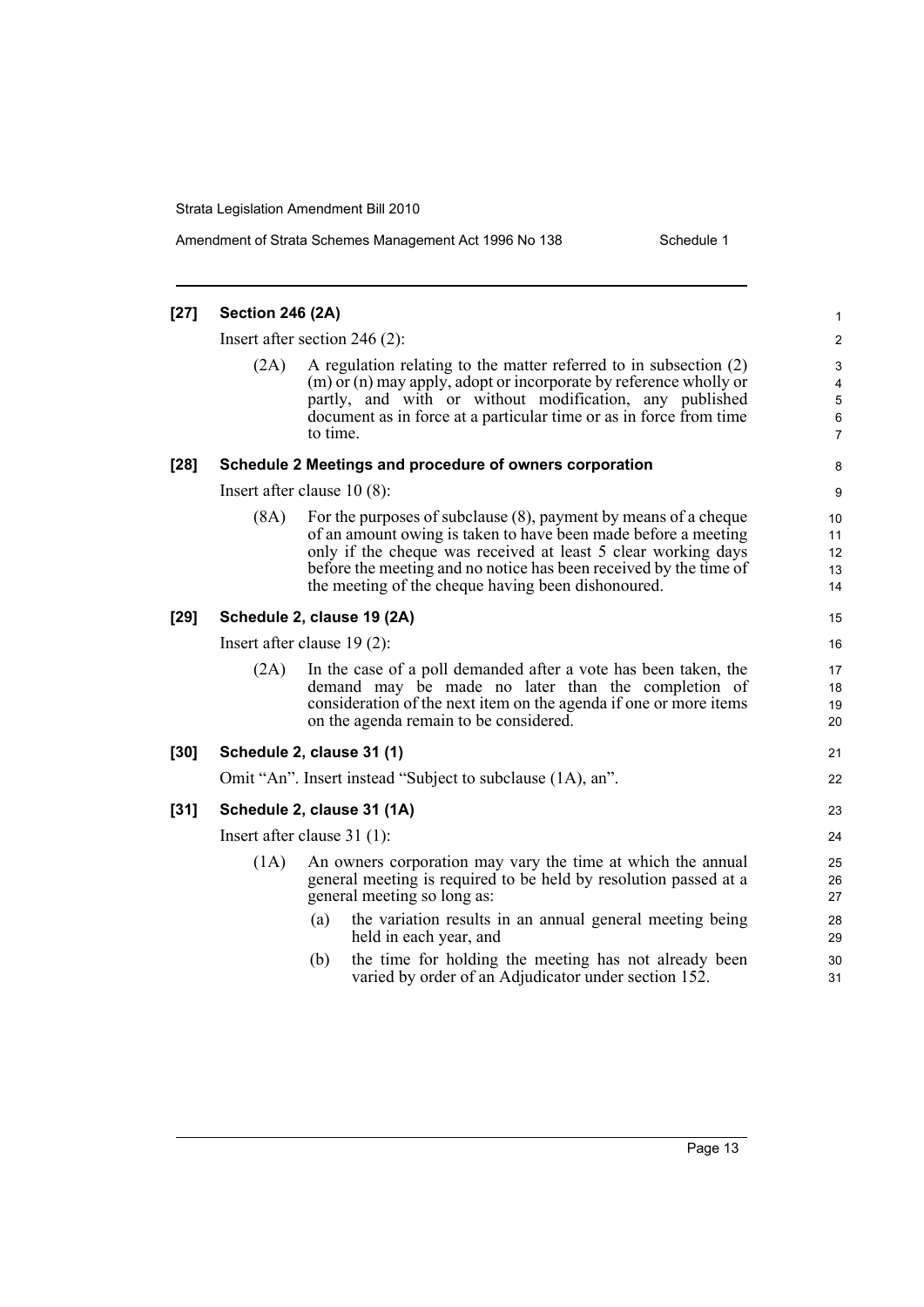Schedule 1 Amendment of Strata Schemes Management Act 1996 No 138

| $[32]$                  |                             |      | Schedule 2, clauses 33A and 33B                                                                                                                                                                                                                                                                            | 1                          |
|-------------------------|-----------------------------|------|------------------------------------------------------------------------------------------------------------------------------------------------------------------------------------------------------------------------------------------------------------------------------------------------------------|----------------------------|
| Insert after clause 33: |                             |      |                                                                                                                                                                                                                                                                                                            | $\overline{c}$             |
|                         | 33A                         |      | Notice including proposal relating to by-laws                                                                                                                                                                                                                                                              | 3                          |
|                         |                             |      | Notice of a general meeting that includes a form of motion to<br>amend, repeal or substitute a by-law must include a report<br>prepared by the executive committee explaining the effect of the<br>proposed amendment, repeal or substitution of the by-law.                                               | 4<br>5<br>6<br>7           |
|                         | 33B                         |      | Notice of general meeting to include disclosures                                                                                                                                                                                                                                                           | 8                          |
|                         |                             |      | Notice of a general meeting must include a copy of any disclosure<br>made to the owners corporation by a strata managing agent under<br>section 27B, or a legal practitioner under section 230B, since the<br>last general meeting.                                                                        | 9<br>10<br>11<br>12        |
| $[33]$                  |                             |      | Schedule 2, clause 34 (b1)                                                                                                                                                                                                                                                                                 | 13                         |
|                         | Insert after clause 34 (b): |      |                                                                                                                                                                                                                                                                                                            |                            |
|                         |                             |      | include proposed estimates of amounts needed to be<br>(b1)<br>credited to the administrative and sinking funds as referred<br>to in section 75 and proposed amounts of contributions<br>based on the proposed estimates, and                                                                               | 15<br>16<br>17<br>18       |
| $[34]$                  |                             |      | Schedule 3 Constitution of executive committee of the owners<br>corporation and meetings of executive committee                                                                                                                                                                                            | 19<br>20                   |
|                         |                             |      | Omit "or caretaker" wherever occurring in clause 3A (1), (3) and (4).                                                                                                                                                                                                                                      | 21                         |
|                         |                             |      | Insert instead ", caretaker or strata managing agent".                                                                                                                                                                                                                                                     | 22                         |
| $[35]$                  |                             |      | Schedule 3, clause 3A (1A)-(1D)                                                                                                                                                                                                                                                                            | 23                         |
|                         | Insert after clause 3A (1): |      |                                                                                                                                                                                                                                                                                                            |                            |
|                         |                             | (1A) | A person who is elected as a member of the executive committee<br>after failing to make a disclosure in accordance with<br>subclause $(1)$ in relation to that election is guilty of an offence.<br>Maximum penalty: 55 penalty units.                                                                     | 25<br>26<br>27<br>28       |
|                         |                             | (1B) | A member of the executive committee is guilty of an offence in<br>relation to each occasion on which the member votes on a matter<br>being considered by the executive committee after failing to<br>make a disclosure in accordance with subclause $(1)$ or $(4)$ .<br>Maximum penalty: 55 penalty units. | 29<br>30<br>31<br>32<br>33 |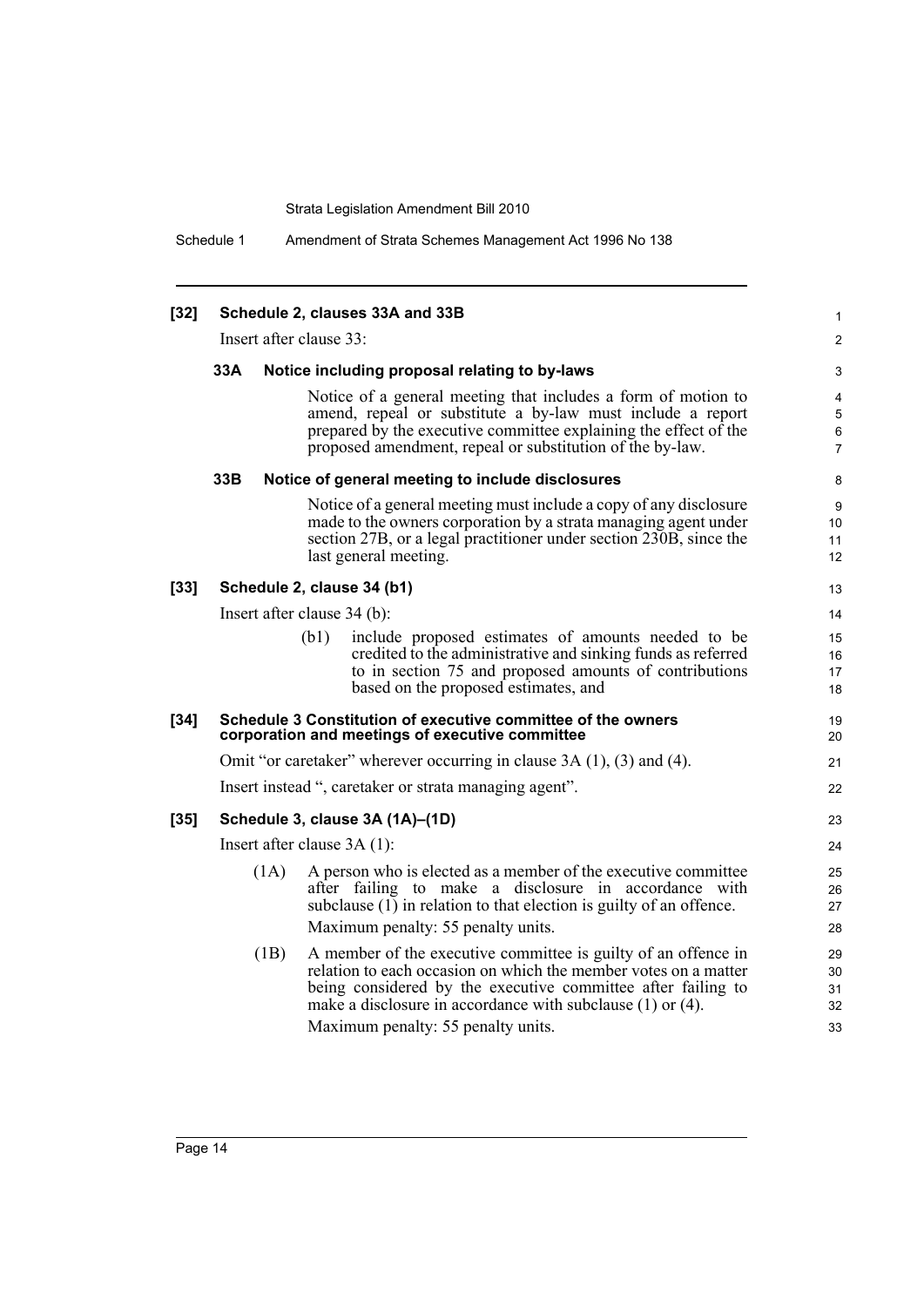|      | (1C)                          | If an owners corporation becomes aware after the election of a<br>member of the executive committee that the member is a person<br>referred to in subclause $(1)$ , the owners corporation must:                                                                                                                                                                   | 1<br>$\overline{\mathbf{c}}$<br>3 |  |
|------|-------------------------------|--------------------------------------------------------------------------------------------------------------------------------------------------------------------------------------------------------------------------------------------------------------------------------------------------------------------------------------------------------------------|-----------------------------------|--|
|      |                               | declare the member's position vacant, and<br>(a)                                                                                                                                                                                                                                                                                                                   | 4                                 |  |
|      |                               | (b)<br>determine whether a new member of the executive<br>committee is to be elected.                                                                                                                                                                                                                                                                              | 5<br>6                            |  |
|      | (1D)                          | The action required to be taken by the owners corporation under<br>subclause $(1C)$ is to be taken:                                                                                                                                                                                                                                                                | 7<br>8                            |  |
|      |                               | at the general meeting at which the owners corporation<br>(a)<br>becomes aware that the member is a person referred to in<br>subclause $(1)$ , or                                                                                                                                                                                                                  | 9<br>10<br>11                     |  |
|      |                               | if the owners corporation becomes aware that the member<br>(b)<br>is a person referred to in subclause (1) otherwise than at a<br>general meeting, at the next general meeting after the<br>owners corporation becomes so aware.                                                                                                                                   | 12<br>13<br>14<br>15              |  |
| [36] |                               | Schedule 3, clause 3A (3A)-(3D)                                                                                                                                                                                                                                                                                                                                    | 16                                |  |
|      | Insert after clause $3A(3)$ : |                                                                                                                                                                                                                                                                                                                                                                    |                                   |  |
|      | (3A)                          | A person who is appointed to act in the place of a member of the<br>executive committee after failing to make a disclosure in<br>accordance with subclause $(3)$ in relation to that appointment is<br>guilty of an offence.                                                                                                                                       | 18<br>19<br>20<br>21              |  |
|      |                               | Maximum penalty: 55 penalty units.                                                                                                                                                                                                                                                                                                                                 | 22                                |  |
|      | (3B)                          | A person who is appointed to act in the place of a member of the<br>executive committee is guilty of an offence in relation to each<br>occasion on which the person votes on a matter being considered<br>by the executive committee as a member of the executive<br>committee after failing to make a disclosure in accordance with<br>subclause $(3)$ or $(4)$ . | 23<br>24<br>25<br>26<br>27<br>28  |  |
|      |                               | Maximum penalty: 55 penalty units.                                                                                                                                                                                                                                                                                                                                 | 29                                |  |
|      | (3C)                          | If an executive committee becomes aware after the appointment<br>of a person to act in the place of a member of the executive<br>committee that the person is a person referred to in subclause (3),<br>the executive committee must:                                                                                                                              | 30<br>31<br>32<br>33              |  |
|      |                               | (a)<br>withdraw its consent to the person's appointment, and                                                                                                                                                                                                                                                                                                       | 34                                |  |
|      |                               | (b)<br>determine whether to give consent to the appointment of a<br>different person to act in the place of the member of the<br>executive committee.                                                                                                                                                                                                              | 35<br>36<br>37                    |  |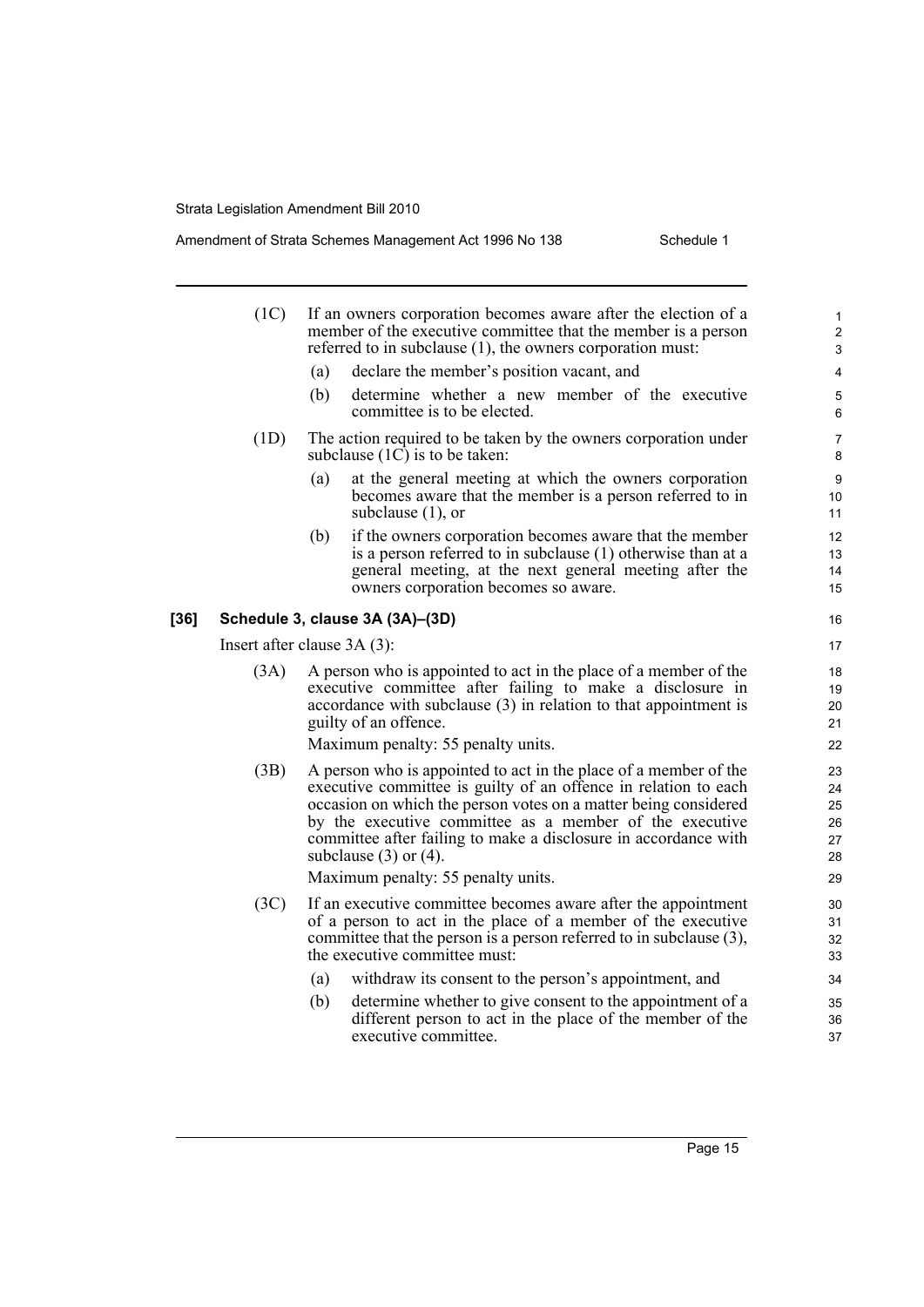|        | Schedule 1              | Amendment of Strata Schemes Management Act 1996 No 138                                                                                                                                                                                                                                                                                                                                        |
|--------|-------------------------|-----------------------------------------------------------------------------------------------------------------------------------------------------------------------------------------------------------------------------------------------------------------------------------------------------------------------------------------------------------------------------------------------|
|        | (3D)                    | The action required to be taken by the executive committee under<br>subclause $(3\overline{C})$ is to be taken:                                                                                                                                                                                                                                                                               |
|        |                         | at the meeting of the executive committee at which the<br>(a)<br>committee becomes aware that the person concerned is a<br>person referred to in subclause $(3)$ , or                                                                                                                                                                                                                         |
|        |                         | if the executive committee becomes aware that the person<br>(b)<br>concerned is a person referred to in subclause (3)<br>otherwise than at a meeting of the executive committee, at<br>the next meeting of the executive committee after the<br>executive committee becomes so aware.                                                                                                         |
| $[37]$ |                         | Schedule 3, clause 3A (4)                                                                                                                                                                                                                                                                                                                                                                     |
|        |                         | Insert at the end of the subclause:                                                                                                                                                                                                                                                                                                                                                           |
|        |                         | Maximum penalty: 55 penalty units.                                                                                                                                                                                                                                                                                                                                                            |
| $[38]$ |                         | Schedule 3, clause 6A                                                                                                                                                                                                                                                                                                                                                                         |
|        | Insert after clause 6:  |                                                                                                                                                                                                                                                                                                                                                                                               |
|        | 6A                      | Notice of executive committee meeting to include disclosures                                                                                                                                                                                                                                                                                                                                  |
|        |                         | Notice of an executive committee meeting must include a copy of<br>any disclosure made to the owners corporation by a strata<br>managing agent under section 27B, or a legal practitioner under<br>section 230B, since the last executive committee meeting.                                                                                                                                  |
| $[39]$ |                         | Schedule 3, clause 17A                                                                                                                                                                                                                                                                                                                                                                        |
|        | Insert after clause 17: |                                                                                                                                                                                                                                                                                                                                                                                               |
|        | 17A                     | Transaction of meetings by telephone etc                                                                                                                                                                                                                                                                                                                                                      |
|        |                         | The executive committee may, if it thinks fit, transact any of its<br>business at a meeting at which members (or some members)<br>participate by telephone, closed-circuit television or other means,<br>but only if any member who speaks on a matter before the<br>meeting can be heard by the other members and each other person<br>who is present at the meeting and entitled to attend. |
| [40]   |                         | Schedule 4 Savings, transitional and other provisions                                                                                                                                                                                                                                                                                                                                         |
|        |                         | Insert at the end of clause $1(1)$ :                                                                                                                                                                                                                                                                                                                                                          |
|        |                         |                                                                                                                                                                                                                                                                                                                                                                                               |
|        |                         | Strata Legislation Amendment Act 2010                                                                                                                                                                                                                                                                                                                                                         |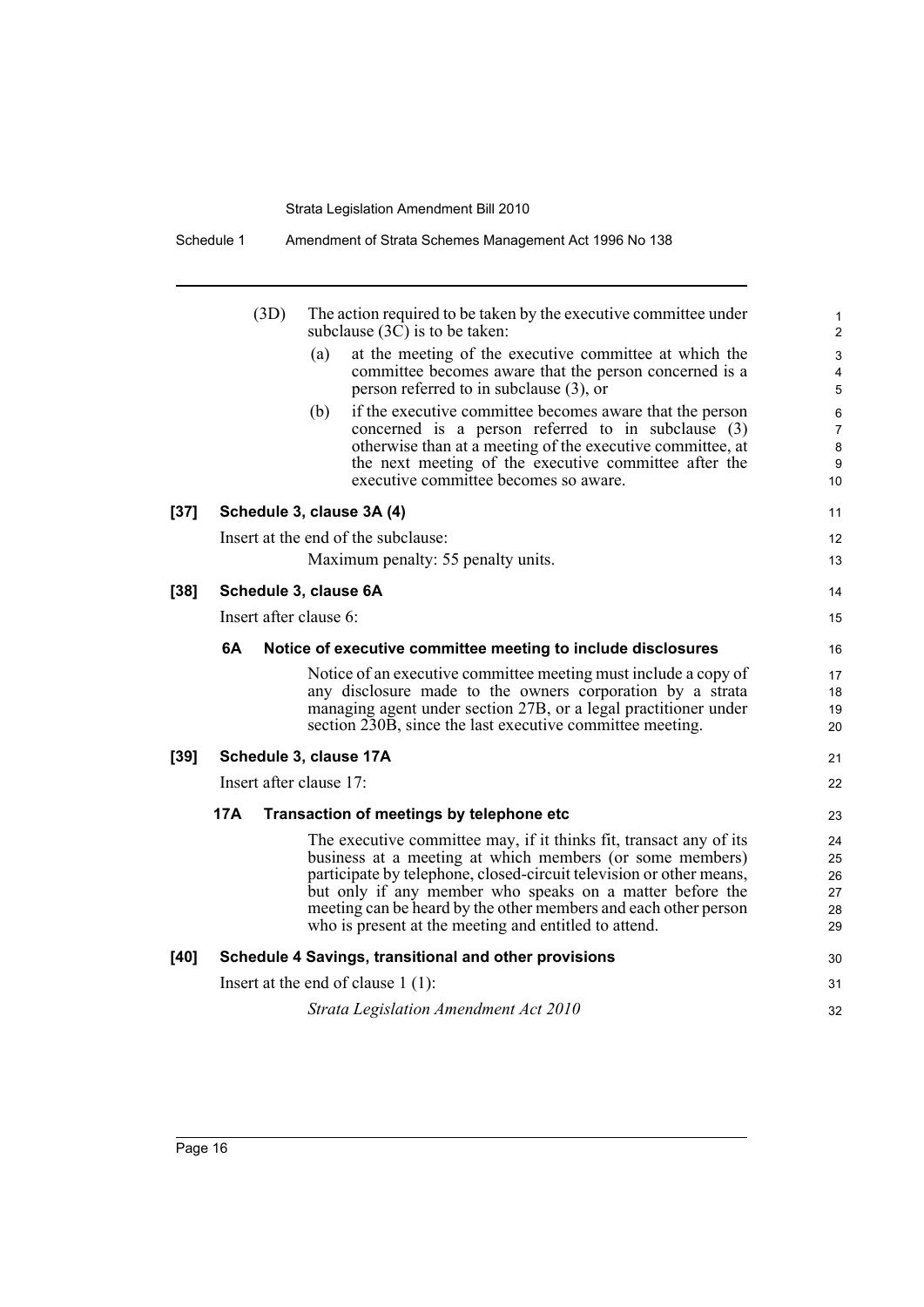Amendment of Strata Schemes Management Act 1996 No 138 Schedule 1

#### **[41] Schedule 4** Insert at the end of the Schedule with appropriate Part and clause numbers: **Part Provisions consequent on enactment of Strata Legislation Amendment Act 2010 Definitions** In this Part: *amending Act* means the *Strata Legislation Amendment Act 2010*. **Strata rolls** A requirement to record a document or information on the strata roll that is imposed by an amendment to section 98 by the amending Act extends to recording any such document that was created before the commencement of the amendment and any such information that related to an event that occurred before that commencement if the document or information is reasonably available. **Strata managing agents, caretakers and other appointments** (1) A requirement in section 27A (2) (as inserted by the amending Act) to terminate a strata managing agent's appointment: (a) extends to strata managing agents appointed before the commencement of that subsection, and (b) is to be read as a requirement to terminate the appointment within 60 days after the commencement of that subsection if the owners corporation or executive committee became aware before that commencement that the strata managing agent was a person referred to in section 27A (1) (as inserted by the amending Act). (2) Section 27B (2) (as inserted by the amending Act) is to be read as requiring a person who held the position of strata managing agent immediately before the commencement of that subsection to disclose, within 60 days after that commencement, any connection with a relevant person of which the agent was aware before that commencement. (3) Section 230B (3) (as inserted by the amending Act) is to be read as requiring a legal practitioner who was providing legal services to an owners corporation immediately before the commencement of that subsection to disclose, within 60 days after that 1  $\mathfrak{p}$ 3 4 5 6 7 8 9 10 11 12 13 14 15 16 17 18 19 20 21  $22$ 23 24 25 26 27 28 29 30 31 32 33 34 35 36 37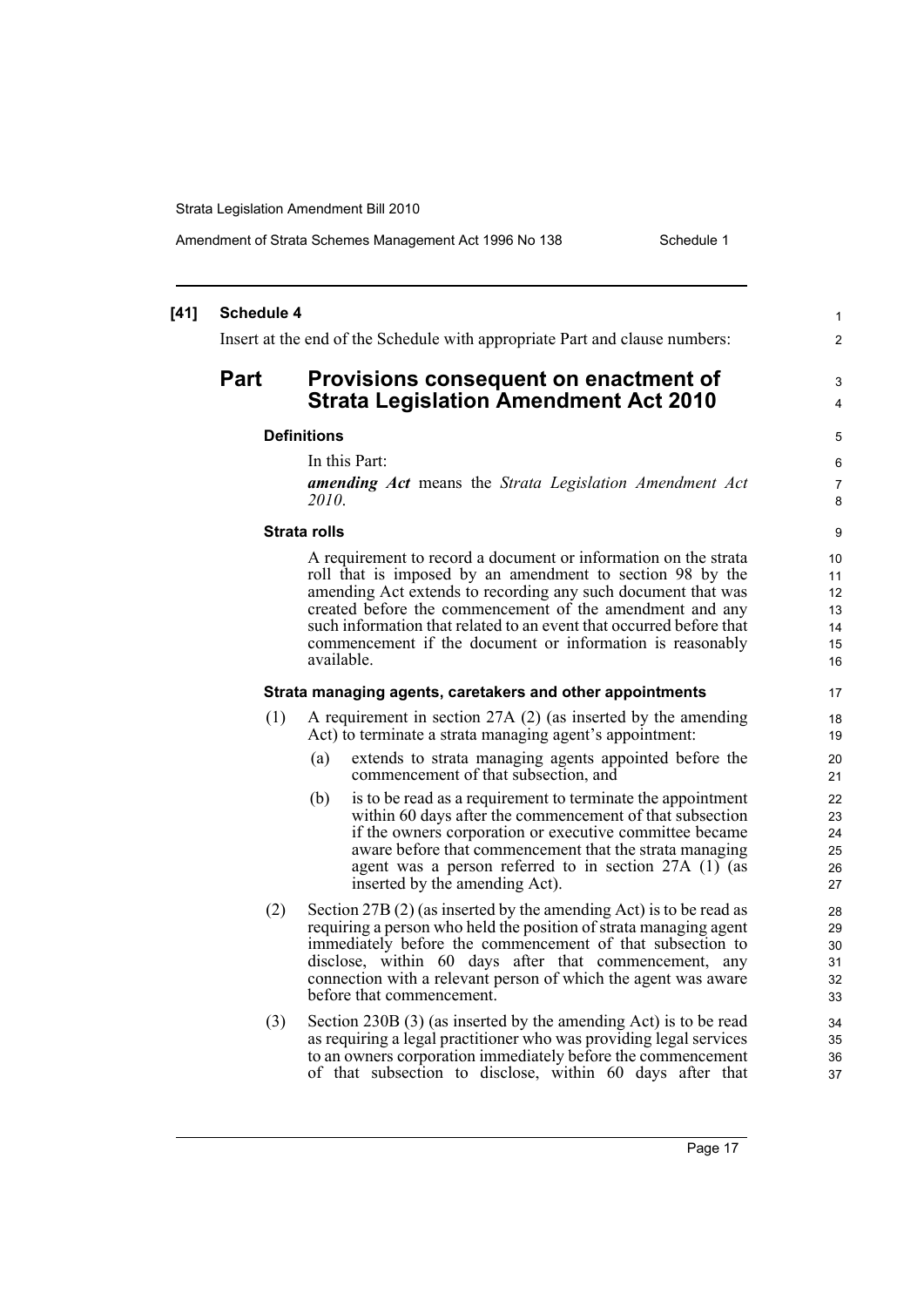|     | commencement, any connection with the original owner of which<br>the practitioner was aware before that commencement.                 |
|-----|---------------------------------------------------------------------------------------------------------------------------------------|
|     |                                                                                                                                       |
| (4) | A requirement in section 230B (4) (as inserted by the amending<br>Act) in relation to the engagement of a legal practitioner:         |
|     | practitioners<br>before<br>the<br>(a)<br>extends<br>to<br>engaged<br>commencement of that subsection, and                             |
|     | is to be read as a requirement to convene and hold a general<br>(b)                                                                   |
|     | meeting within 60 days after the commencement of that                                                                                 |
|     | subsection if the owners corporation or executive<br>committee became aware before that commencement that                             |
|     | the practitioner was connected to the original owner.                                                                                 |
|     | <b>Meetings and procedure</b>                                                                                                         |
| (1) | Clause 10 (8A) of Schedule 2 (as inserted by the amending Act)                                                                        |
|     | does not apply to a payment made by means of a cheque before                                                                          |
|     | the commencement of that subclause.                                                                                                   |
| (2) | Clauses 33A, 33B and 34 (b1) of Schedule 2 and clause 6A of                                                                           |
|     | Schedule 3 (as inserted by the amending Act) do not apply to<br>notices sent before the commencement of those provisions.             |
|     | <b>Insurance</b>                                                                                                                      |
|     | The amendment made to section 87 by the amending Act does not                                                                         |
|     | apply to an owners corporation until the next renewal of the                                                                          |
|     | insurance required under that section occurring after the<br>commencement of that amendment.                                          |
|     | Owner's and occupier's liability for damage to common property                                                                        |
|     | Section 117A (as inserted by the amending Act) does not apply                                                                         |
|     | to or in respect of any damage to common property occurring                                                                           |
|     | before the commencement of that section.                                                                                              |
|     | Notices of change of information                                                                                                      |
|     | A requirement imposed by section 239 (1A) or (1B) (as inserted                                                                        |
|     | by the amending Act) to lodge a notice within 7 days after a                                                                          |
|     | particular event occurs is to be read as a requirement to lodge the<br>notice within 7 days after the commencement of that subsection |
|     |                                                                                                                                       |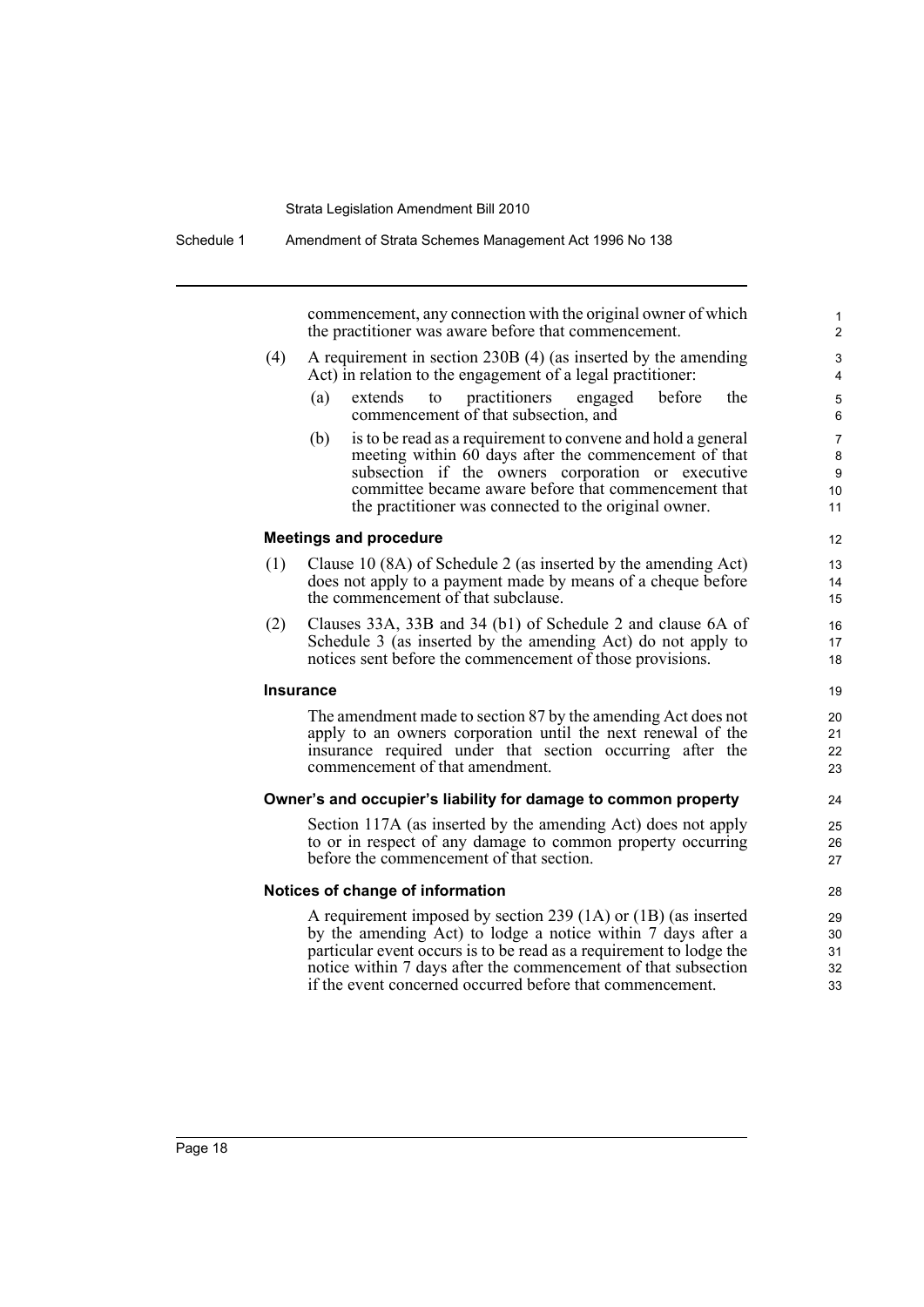Amendment of other Acts Schedule 2

<span id="page-26-0"></span>

| <b>Schedule 2</b><br><b>Amendment of other Acts</b> |                                     |                                                                                                                                                                                                          |                                               |
|-----------------------------------------------------|-------------------------------------|----------------------------------------------------------------------------------------------------------------------------------------------------------------------------------------------------------|-----------------------------------------------|
| 2.1                                                 |                                     | Strata Schemes (Freehold Development) Act 1973 No 68                                                                                                                                                     | 2                                             |
| [1]                                                 |                                     | Section 8 Registration of strata plans                                                                                                                                                                   | 3                                             |
|                                                     |                                     | Omit section $8(2)(a)$ . Insert instead:                                                                                                                                                                 | 4                                             |
|                                                     | (a)                                 | the address of the body corporate for the service of<br>documents and the address of the chairperson for the<br>service of a summons or other legal process if there is no<br>strata managing agent, and | $\mathbf 5$<br>$\,6\,$<br>$\overline{7}$<br>8 |
|                                                     | $\left( a1\right)$                  | the name and business address of the strata managing<br>agent if an agent is appointed, and                                                                                                              | $\boldsymbol{9}$<br>10                        |
| [2]                                                 |                                     | Section 22 Folio where no common property                                                                                                                                                                | 11                                            |
|                                                     |                                     | Omit section $22$ (1) (b). Insert instead:                                                                                                                                                               | 12                                            |
|                                                     | (b)                                 | the name of the body corporate, and                                                                                                                                                                      | 13                                            |
|                                                     | (b1)                                | the address of the body corporate for the service of<br>documents and the address of the chairperson for the<br>service of a summons or other legal process if there is no<br>strata managing agent, and | 14<br>15<br>16<br>17                          |
|                                                     | (b2)                                | the name and business address of the strata managing<br>agent if an agent is appointed, and                                                                                                              | 18<br>19                                      |
| [3]                                                 | Section 22 (2) (a)                  |                                                                                                                                                                                                          | 20                                            |
|                                                     |                                     | Omit "the address for service of notices on the body corporate".                                                                                                                                         | 21                                            |
|                                                     |                                     | Insert instead "an address recorded under subsection $(1)$ $(b1)$ or $(b2)$ ".                                                                                                                           | 22                                            |
| [4]                                                 | Section 22 (2) (b)                  |                                                                                                                                                                                                          | 23                                            |
|                                                     | Omit the paragraph. Insert instead: |                                                                                                                                                                                                          |                                               |
|                                                     | (b)                                 | record the copy of the current consolidated by-laws and the<br>relevant special resolution accompanying a notification<br>under section 48 of the Strata Schemes Management Act<br>1996, and             | 25<br>26<br>27<br>28                          |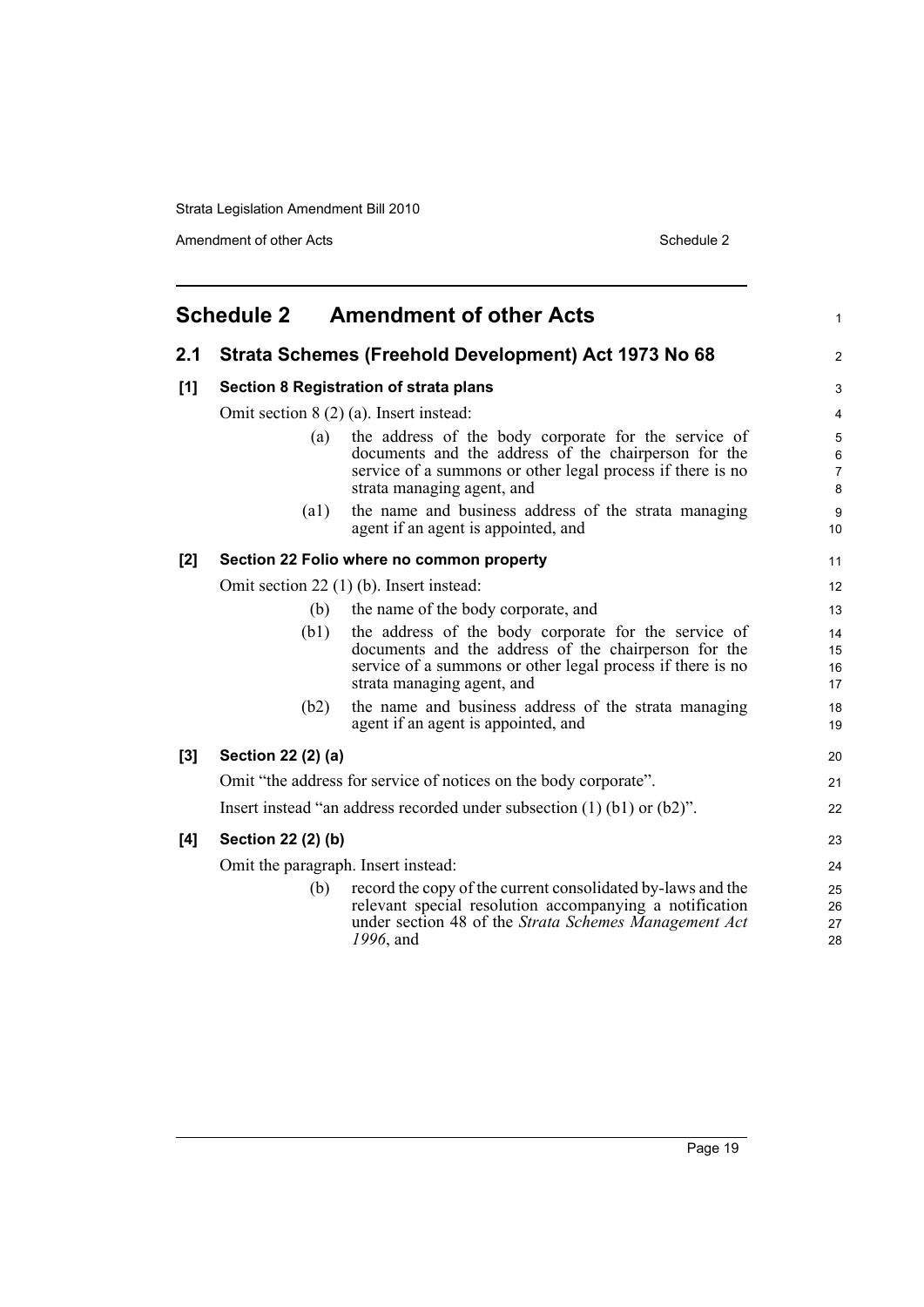Schedule 2 Amendment of other Acts

| [5] | Section 22 (2A)                                                     |      |                                                                                                                                 | $\mathbf{1}$            |
|-----|---------------------------------------------------------------------|------|---------------------------------------------------------------------------------------------------------------------------------|-------------------------|
|     |                                                                     |      |                                                                                                                                 |                         |
|     | Insert after section $22(2)$ :                                      |      |                                                                                                                                 |                         |
|     | (2A)                                                                |      | If a recording is made in accordance with subsection $(2)$ (b), the                                                             | 3                       |
|     |                                                                     |      | Registrar is to remove from the Register the copy of the previous                                                               | $\overline{\mathbf{4}}$ |
|     |                                                                     |      | by-laws for the strata scheme concerned and all previous<br>recordings relating to notifications under section 48 of the Strata | $\sqrt{5}$<br>$\,6\,$   |
|     |                                                                     |      | Schemes Management Act 1996 for that strata scheme.                                                                             | $\overline{7}$          |
| [6] |                                                                     |      | Section 23 Folio where there is common property                                                                                 | 8                       |
|     |                                                                     |      | Omit section 23 (2) (b). Insert instead:                                                                                        | 9                       |
|     |                                                                     | (b)  | the address of the body corporate for the service of                                                                            | 10                      |
|     |                                                                     |      | documents and the address of the chairperson for the                                                                            | 11                      |
|     |                                                                     |      | service of a summons or other legal process if there is no                                                                      | 12                      |
|     |                                                                     |      | strata managing agent, and                                                                                                      | 13                      |
|     |                                                                     | (b1) | the name and business address of the strata managing                                                                            | 14                      |
|     |                                                                     |      | agent if an agent is appointed, and                                                                                             | 15                      |
| [7] | Section 23 (2) (e)                                                  |      |                                                                                                                                 | 16                      |
|     |                                                                     |      | Omit "the address for service of notices on the body corporate".                                                                | 17                      |
|     | Insert instead "an address recorded under paragraph (b) or (b1)".   |      |                                                                                                                                 |                         |
| [8] | Section 23 (2) (f)                                                  |      |                                                                                                                                 | 19                      |
|     |                                                                     |      | Omit the paragraph. Insert instead:                                                                                             | 20                      |
|     |                                                                     | (f)  | record the copy of the current consolidated by-laws and the                                                                     | 21                      |
|     |                                                                     |      | relevant special resolution accompanying a notification                                                                         | 22                      |
|     |                                                                     |      | under section 48 of the Strata Schemes Management Act                                                                           | 23                      |
|     |                                                                     |      | 1996, and                                                                                                                       | 24                      |
| [9] | Section 23 (2A)                                                     |      |                                                                                                                                 | 25                      |
|     | Insert after section 23 $(2)$ :                                     |      |                                                                                                                                 | 26                      |
|     | (2A)                                                                |      | If a recording is made in accordance with subsection $(2)$ (f), the                                                             | 27                      |
|     |                                                                     |      | Registrar is to remove from the Register the copy of the previous                                                               | 28                      |
|     |                                                                     |      | by-laws for the strata scheme concerned and all previous                                                                        | 29                      |
|     | recordings relating to notifications under section 48 of the Strata |      |                                                                                                                                 |                         |
|     |                                                                     |      | Schemes Management Act 1996 for that strata scheme.                                                                             | 31                      |
|     |                                                                     |      |                                                                                                                                 |                         |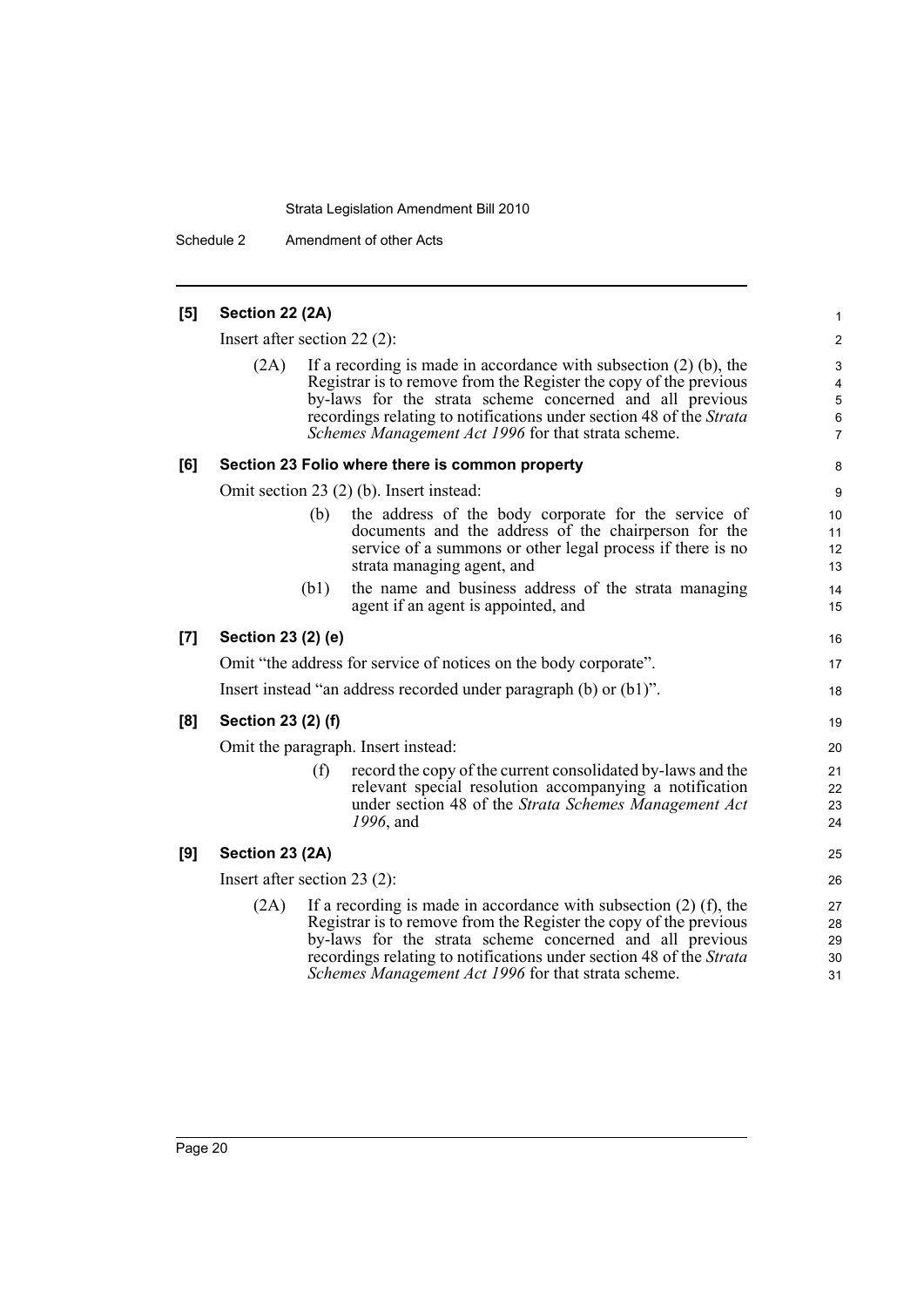Amendment of other Acts Schedule 2

| $2.2\phantom{0}$ |                                                                                                                                                                                                                                                                                                                                            | Strata Schemes (Leasehold Development) Act 1986 No 219                                                                                                                                                                   | $\mathbf{1}$                            |  |
|------------------|--------------------------------------------------------------------------------------------------------------------------------------------------------------------------------------------------------------------------------------------------------------------------------------------------------------------------------------------|--------------------------------------------------------------------------------------------------------------------------------------------------------------------------------------------------------------------------|-----------------------------------------|--|
| [1]              |                                                                                                                                                                                                                                                                                                                                            | Section 7 Registration of strata plans                                                                                                                                                                                   | $\overline{2}$                          |  |
|                  | Omit section 7 (2A) (a). Insert instead:                                                                                                                                                                                                                                                                                                   |                                                                                                                                                                                                                          |                                         |  |
|                  |                                                                                                                                                                                                                                                                                                                                            | the address of the proposed body corporate for the service<br>(a)<br>of documents and the address of the chairperson for the<br>service of a summons or other legal process if there is no<br>strata managing agent, and | 4<br>$\mathbf 5$<br>6<br>$\overline{7}$ |  |
|                  | (a1)                                                                                                                                                                                                                                                                                                                                       | the name and business address of the strata managing<br>agent if an agent is appointed, and                                                                                                                              | $\bf 8$<br>9                            |  |
| [2]              |                                                                                                                                                                                                                                                                                                                                            | Section 25 Folio where no common property                                                                                                                                                                                | 10                                      |  |
|                  |                                                                                                                                                                                                                                                                                                                                            | Omit section 25 (1) (b). Insert instead:                                                                                                                                                                                 | 11                                      |  |
|                  | (b)                                                                                                                                                                                                                                                                                                                                        | the name of the body corporate, and                                                                                                                                                                                      | 12                                      |  |
|                  | (b1)                                                                                                                                                                                                                                                                                                                                       | the address of the body corporate for the service of<br>documents and the address of the chairperson for the<br>service of a summons or other legal process if there is no<br>strata managing agent, and                 | 13<br>14<br>15<br>16                    |  |
|                  | (b2)                                                                                                                                                                                                                                                                                                                                       | the name and business address of the strata managing<br>agent if an agent is appointed, and                                                                                                                              | 17<br>18                                |  |
| [3]              | Section 25 (2) (a)                                                                                                                                                                                                                                                                                                                         |                                                                                                                                                                                                                          | 19                                      |  |
|                  |                                                                                                                                                                                                                                                                                                                                            | Omit "the address for service of notices on the body corporate".                                                                                                                                                         | 20                                      |  |
|                  | Insert instead "an address recorded under subsection $(1)$ $(b1)$ or $(b2)$ ".                                                                                                                                                                                                                                                             |                                                                                                                                                                                                                          |                                         |  |
| [4]              | Section 25 (2) (b)                                                                                                                                                                                                                                                                                                                         |                                                                                                                                                                                                                          | 22                                      |  |
|                  | Omit the paragraph. Insert instead:                                                                                                                                                                                                                                                                                                        |                                                                                                                                                                                                                          |                                         |  |
|                  | (b)                                                                                                                                                                                                                                                                                                                                        | record the copy of the current consolidated by-laws and the<br>relevant special resolution accompanying a notification<br>under section 48 of the Strata Schemes Management Act<br>1996, and                             | 24<br>25<br>26<br>27                    |  |
| [5]              | Section 25 (2A)                                                                                                                                                                                                                                                                                                                            |                                                                                                                                                                                                                          | 28                                      |  |
|                  | Insert after section $25(2)$ :                                                                                                                                                                                                                                                                                                             |                                                                                                                                                                                                                          | 29                                      |  |
|                  | If a recording is made in accordance with subsection $(2)$ (b), the<br>(2A)<br>Registrar is to remove from the Register the copy of the previous<br>by-laws for the strata scheme concerned and all previous<br>recordings relating to notifications under section 48 of the Strata<br>Schemes Management Act 1996 for that strata scheme. |                                                                                                                                                                                                                          |                                         |  |